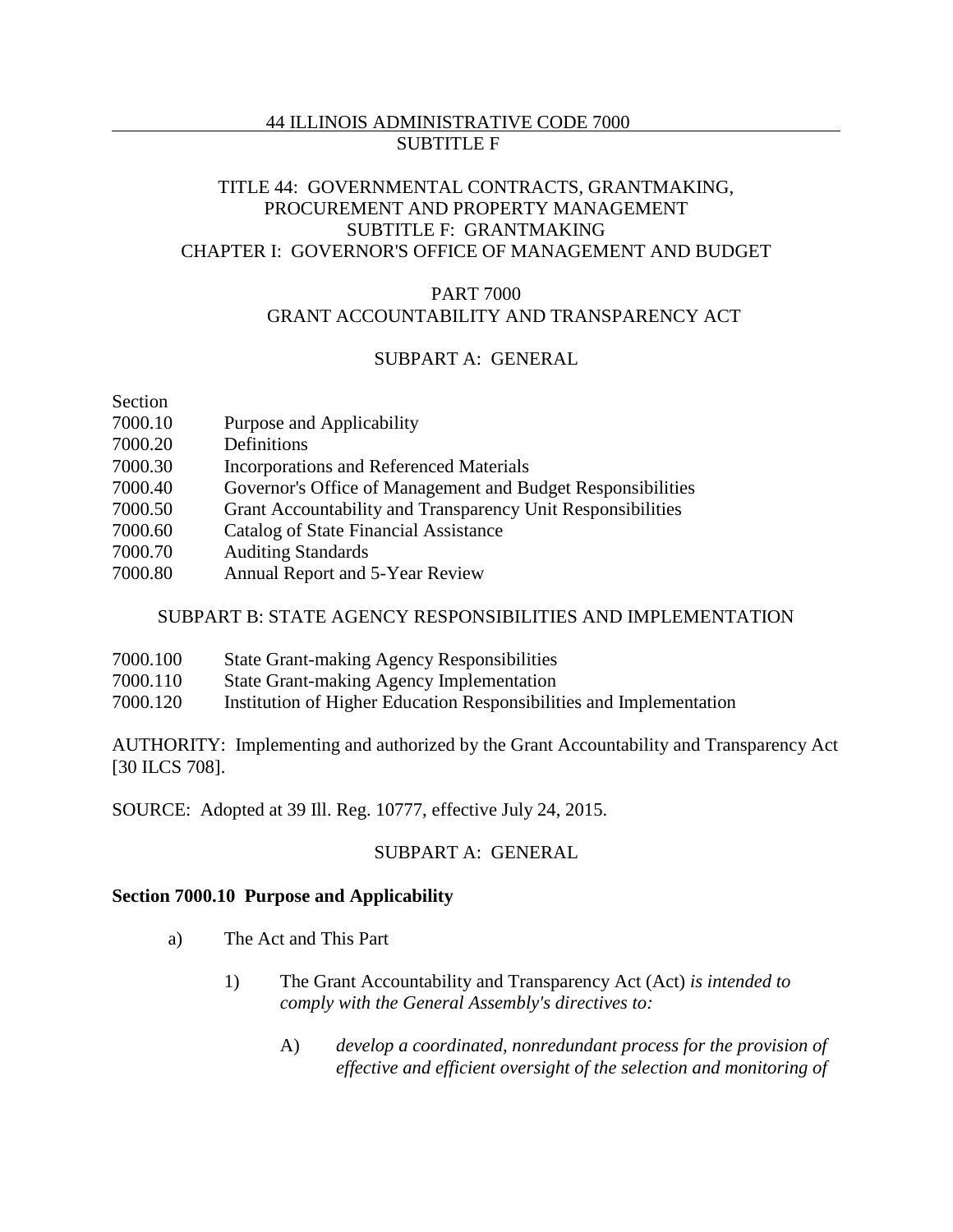*grant recipients, thereby ensuring quality programs and limiting fraud, waste and abuse; and* 

- B) *define the purpose, scope, applicability and responsibilities in the life cycle of a grant*. [30 ILCS 708/5(a)]
- 2) *The Act is* also *intended to increase the accountability and transparency in the use of grant funds from whatever source and to reduce administrative burdens on both State agencies and grantees by adopting federal guidance and regulations applicable to those grant funds; specifically, the Uniform Administrative Requirements, Cost Principles, and Audit Requirements for Federal Awards* (Uniform Requirements, 2 CFR 200). [30 ILCS 708/5(b)]
- 3) *The Act is consistent with the State's focus on improving performance and outcomes while ensuring transparency and the financial integrity of taxpayer dollars through such initiatives as the Management Improvement Initiative Committee created by Section 1-37a of the Department of Human Services Act* [20 ILCS 1305]*, the State prioritized goals created under Section 50-25 of the State Budget Law* [15 ILCS 20] *(also known as "Budgeting for Results"), and the Grant Information Collection Act* [30 ILCS 707]*.* [30 ILCS 708/5(c)]
- 4) Supersession of GATA; Subjection to Auditing Statutes Supersession. Section 80 of GATA states that, *on and after July 1, 2015, in the event of a conflict with the Grant Funds Recovery Act, the provisions of GATA shall control*.
- b) Purpose
	- 1) *The purpose of the Act is to establish uniform administrative requirements, cost principles, and audit requirements for* federal *and federal pass-through awards to non-federal entities. State awarding agencies shall not impose additional or inconsistent requirements, except as provided in* section 200.102 of the Uniform Requirements, *unless specifically required by State or federal statute*. *The Act and this Part do not apply to private awards.*
	- 2) *The Act and this Part provide the basis for a systematic and periodic collection and uniform submission to the Governor's Office of Management and Budget of information of all State and federal financial assistance programs by State grant-making agencies. The Act* and this Part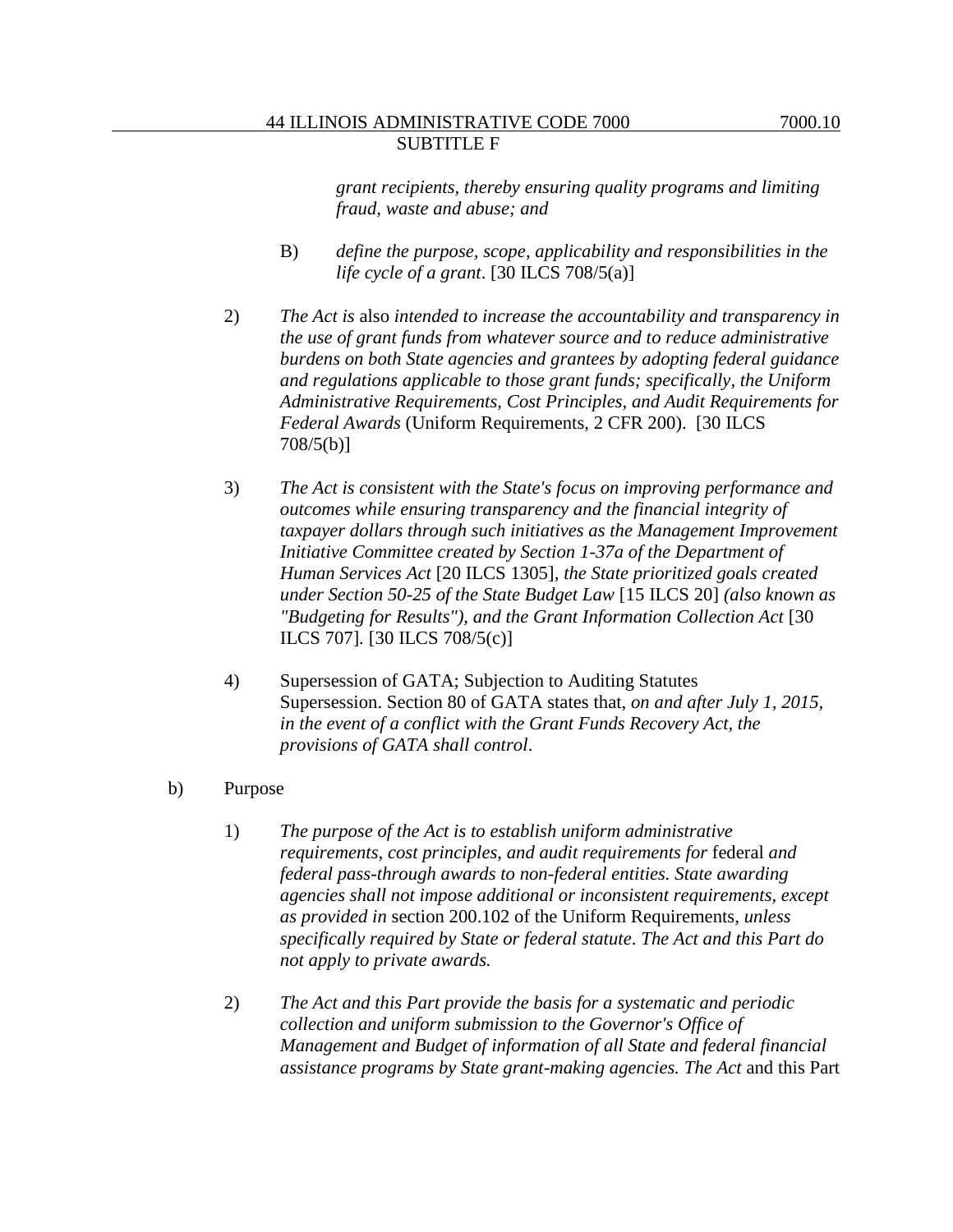*also establish policies related to the delivery of this information to the public, including through the use of electronic media.* [30 ILCS 708/10]

- c) Applicability
	- 1) *The requirements established under the Act apply to State grant-making agencies that make State and federal pass-through awards to non-federal*  entities. These requirements apply to all costs related to federal and *federal pass-through awards. The requirements established under the Act do not apply to private awards*. [30 ILCS 708/45(a)]
	- 2) *Nothing in the Act shall prohibit the use of State funds for purposes of federal match or maintenance of effort.* [30 ILCS 708/45(a-5)]
	- 3) *The terms and conditions of federal and pass-through awards apply to subawards and subrecipients unless a particular Section of the Act or the terms and conditions of the federal or federal pass-through award specifically indicate otherwise. Non-federal entities shall comply with requirements of the Act regardless of whether the non-federal entity is a recipient or subrecipient of a federal or federal pass-through award. Pass-through entities shall comply with the requirements set forth under this Part, but not to any requirements in the Act directed towards State or federal awarding agencies, unless the requirements of* the *federal awards indicate otherwise.* [30 ILCS 708/45(b)]
	- 4) *When a non-federal entity is awarded a cost-reimbursement contract, only UR sections 200.330 through 200.332 are incorporated by reference into the contract. However, when the Cost Accounting Standards are applicable to the contract, they take precedence over the requirements of the Act unless they are in conflict with UR subpart F. In addition, costs that are made unallowable under 10 USC 2324(e) and 41 USC 4304(a), as described in the Federal Acquisition Regulations (48 CFR 1), subparts 31.2 and 31.603, are always unallowable. For requirements other than those covered in UR subpart D, the terms of the contract and FAR apply.*  [30 ILCS 708/45(b)]
	- 5) *With the exception of UR subpart F, which is required by the* federal *Single Audit Act, in any circumstances in which the provisions of federal statutes or regulations differ from the provisions of the Act, the federal statutes or regulations govern.* [30 ILCS 708/45(b)]
	- 6) *State grant-making agencies may apply UR subparts A through E to forprofit entities, foreign public entities, or foreign organizations, except*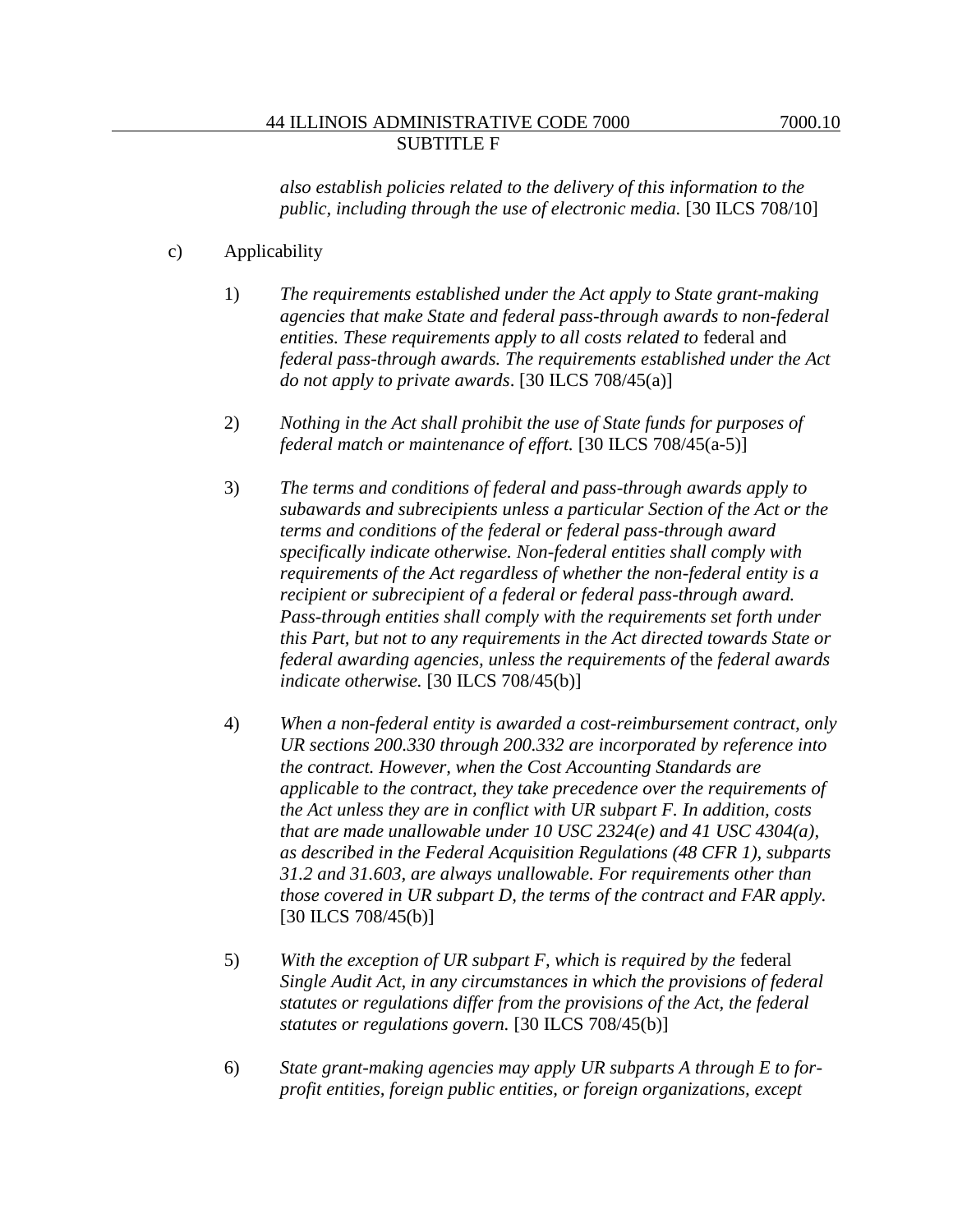*when the awarding agency determines that the application of these subparts would be inconsistent with the international obligations of the United States or the statutes or regulations of a foreign government.* [30 ILCS 708/45(c)]

7) *Except for UR sections 200.202 and 200.330 through 200.332, the requirements of UR subparts C, D and E do not apply to the programs listed in UR section 200.101 and Section 45(d) of the Act.* [30 ILCS 708/45(d)]

#### **Section 7000.20 Definitions**

The following definitions shall apply to this Part:

"Acquisition cost" means the cost of the asset, including the cost to ready the asset for its intended use. Acquisition cost for equipment, for example, means the net invoice price of the equipment, including the cost of any modifications, attachments, accessories, or auxiliary apparatus necessary to make it usable for the purpose for which it is acquired. Acquisition costs for software includes those development costs capitalized in accordance with generally accepted accounting principles (GAAP). Ancillary charges, such as taxes, duty, protective in transit insurance, freight and installation may be included in or excluded from the acquisition cost in accordance with the awardee's regular accounting practices.

"Act" or "GATA" means the Grant Accountability and Transparency Act.

"Administrative rules" means the administrative rules codified in the Illinois Administrative Code.

"Advance payment" means a payment that a federal awarding agency or pass-through entity makes by any appropriate payment mechanism, including a predetermined payment schedule, before the awardee disburses the funds for program purposes.

"A/E" means architectural and engineering services.

"AICPA" means the American Institute of Certified Public Accountants.

"Allocation" means the process of assigning a cost, or a group of costs, to one or more cost objectives, in reasonable proportion to the benefit provided or other equitable relationship. The process may entail assigning a cost directly to a final cost objective or through one or more intermediate cost objectives.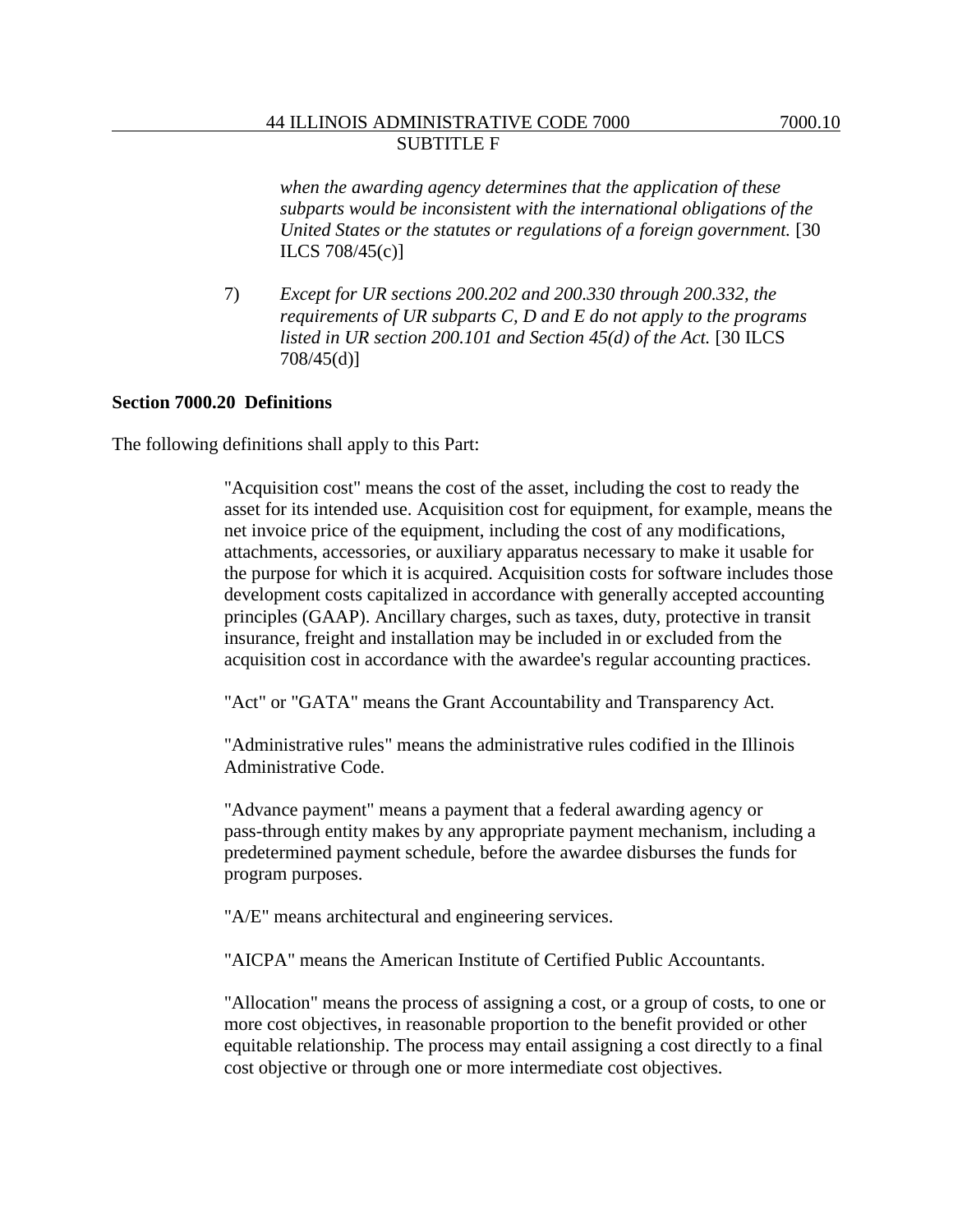*"Allowable cost" means a cost allowable to a project* (i.e., that can be paid for *using grant funds*)*. Costs* will be considered to be allowable if they:

*are reasonable and necessary for the performance of the award;*

*are allocable to the specific project;*

*are treated consistently in like circumstances to federally-financed,* State-financed, *and other activities of the* awardee*;*

*conform to any limitations of the cost principles or the sponsored agreement;*

*are accorded consistent treatment (a cost may not be assigned to a State or federal award as a direct cost if any other cost incurred for the same purpose in like circumstances has been allocated to the award as an indirect cost);*

*are determined to be in accordance with generally accepted accounting principles;*

*are not included as a cost or used to meet federal cost-sharing or matching requirements of any other program in either the current or prior period;*

*are not used to meet the match requirements of another State or federal grant; and*

*are adequately documented.*

"Audit finding" means deficiencies the auditor is required, by UR section 200.516(a), to report in the schedule of findings and questioned costs.

*"Auditee" means any* awardee *that expends federal* or federal pass-through *awards that must be audited* as provided in UR Subpart F (Audit Requirements).

*"Auditor" means an auditor who is* an Illinois licensed *public accountant or a federal, state, or local government audit organization that meets the general standards specified* for external auditors *in generally-accepted government auditing standards. "Auditor" does not include internal auditors of nonprofit organizations*.

*"Auditor General" means the Auditor General of the State of Illinois.*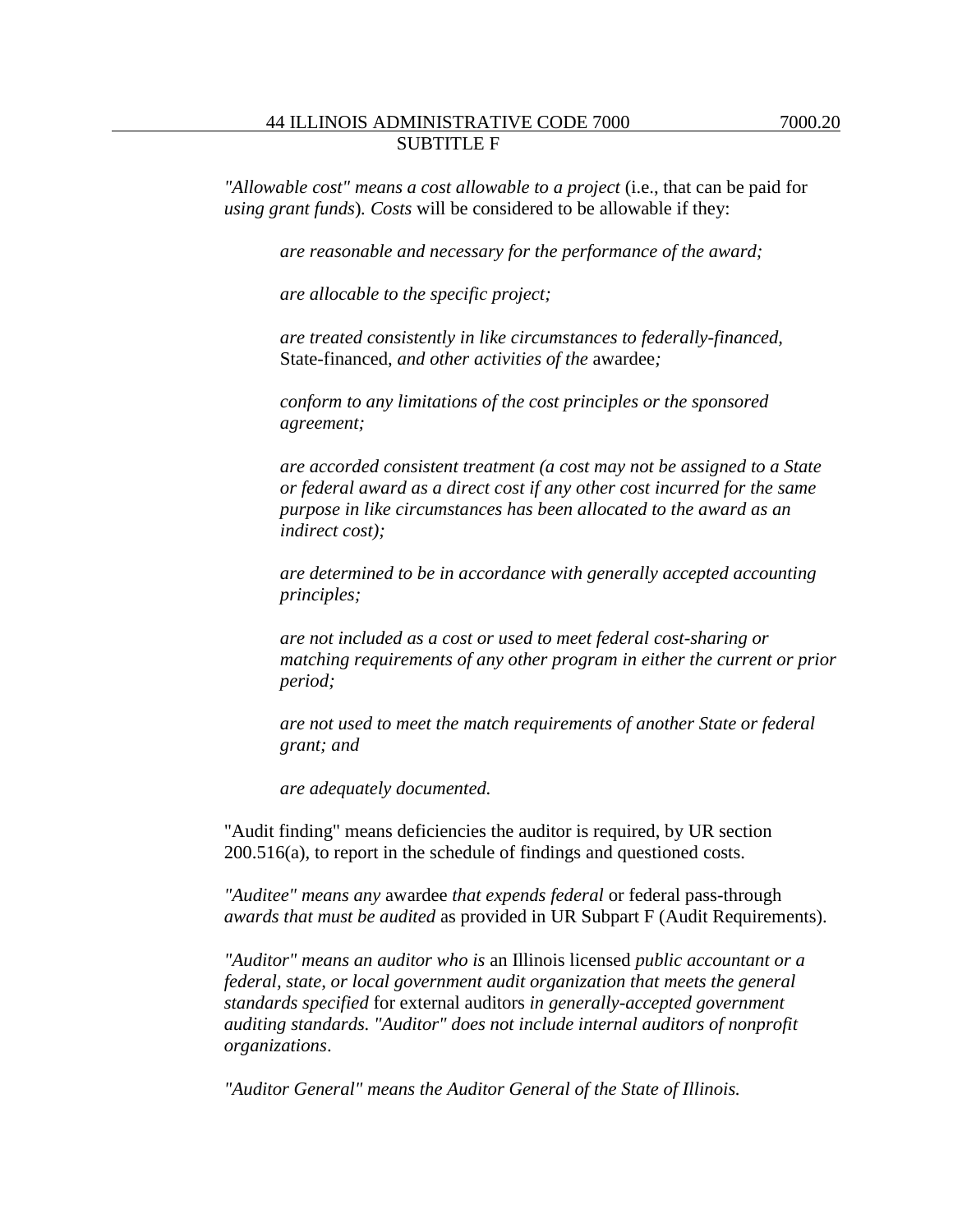*"Award" means financial assistance that provides support or stimulation to accomplish a public purpose. "Awards" include grants and other agreements in the form of money, or property in lieu of money, by the federal government to an eligible recipient. "Award" does not include: technical assistance that provides services instead of money; other assistance in the form of loans, loan guarantees, interest subsidies or insurance; direct payments of any kind to individuals; or contracts that must be entered into and administered under State or federal procurement laws and regulations.*

"Awardee" means a State, local government, institution of higher education, or organization, whether nonprofit or for-profit, that carries out a federal or federal pass-through award as a recipient or subrecipient.

"Billing rate" means a temporary indirect cost rate applicable to a specified period that is used for funding, interim reimbursement, and reporting indirect costs on federal or federal pass-through awards pending the establishment of a final rate for the period. (See also the definition of provisional rate.)

*"Budget" means the financial plan for the project or program that the* federal *awarding agency or pass-through entity approves during the award process or in subsequent amendments to the award. It may include the federal and non-federal share or only the federal share, as determined by the awarding agency or pass-through entity.*

"Call to action" means a communication that includes any one or more of the following:

The communication states that the recipient should contact a member or employee of a legislative body, or any other government official or employee who may participate in the formulation of legislation, when the principal purpose of the contact is lobbying.

The communication states the address, telephone number or similar information of a legislator or an employee of a legislative body.

The communication provides a petition, a tear-off postcard or similar material for the recipient to communicate with any such individual.

The communication specifically identifies one or more legislators who will vote on the legislation, indicating that the legislator will:

oppose the organization's view with respect to the legislation;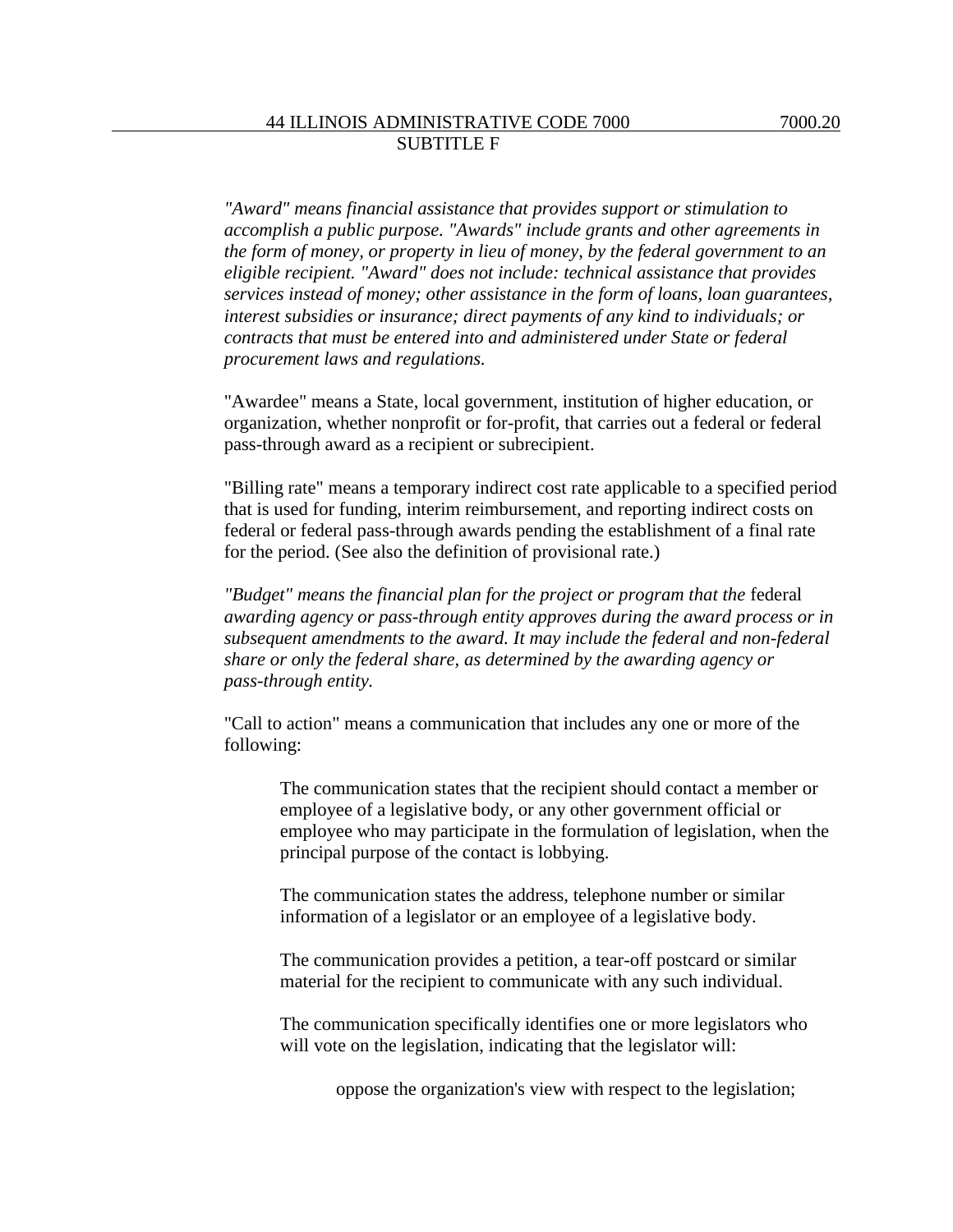be undecided with respect to the legislation;

be the recipient's representative in the legislature; or

be a member of the legislative committee or subcommittee that will consider the legislation.

"Capital assets" means tangible or intangible assets used in operations having a useful life of more than one year that are capitalized in accordance with GAAP. Capital assets include:

Land; buildings (facilities); equipment and intellectual property (including software); and whether acquired by purchase, construction, manufacture, lease-purchase or exchange, or through capital leases; and

Additions, improvements, modifications, replacements, rearrangements, reinstallations, renovations or alterations to capital assets that materially increase their value or useful life (not ordinary repairs and maintenance).

"Capital expenditures" means expenditures to acquire capital assets or expenditures to make additions, improvements, modifications, replacements, rearrangements, reinstallations, renovations or alterations to capital assets that materially increase their value or useful life.

"CAS" means the Cost Accounting Standards established by the Federal Cost Accounting Standards Board.

*"Catalog of Federal Domestic Assistance" or "CFDA" means a database that helps the federal government track all programs it has domestically funded.*

*"Catalog of Federal Domestic Assistance Number" or "CFDA Number" means the number assigned to a federal program in the CFDA.*

*"Catalog of State Financial Assistance" or "CSFA" means the single, authoritative, Statewide, comprehensive source document of State financial assistance program information maintained by the Governor's Office of Management and Budget.*

*"Catalog of State Financial Assistance Number" or "CSFA Number" means the number assigned to a State program in the CSFA. The first 3 digits represent the State agency number and the last 4 digits represent the program.*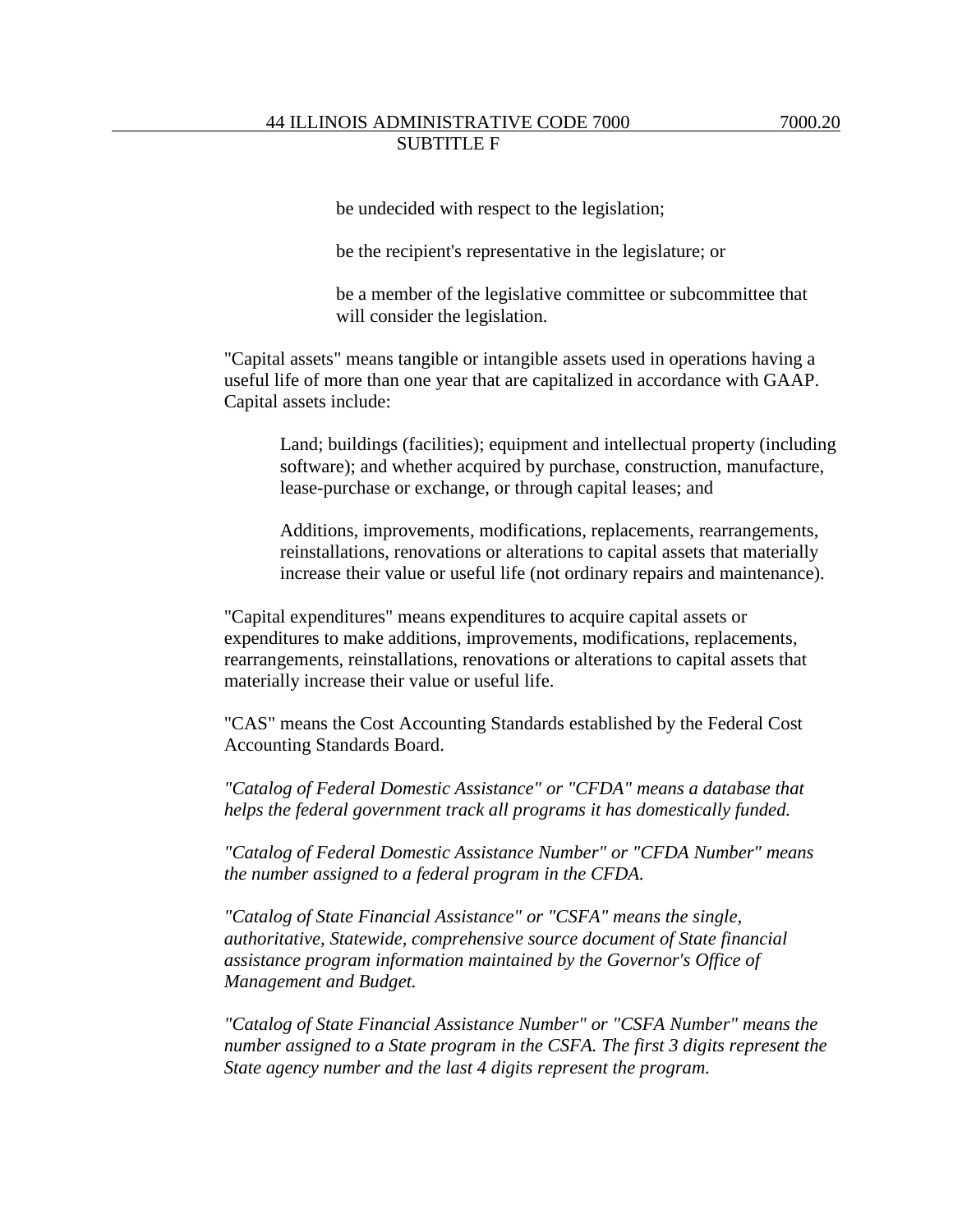"Central service cost allocation plan" means the documentation identifying, accumulating and allocating or developing billing rates based on the allowable costs of services provided by the State or local government on a centralized basis to its departments and agencies. The costs of these services may be allocated or

"CFDA program title" means the title of the program under which the federal award was funded in the CFDA.

"Claim" means, depending on the context, either:

billed to users.

A written demand or written assertion by one of the parties to a federal or federal pass-through award seeking as a matter of right:

The payment of money in a sum certain;

The adjustment or interpretation of the terms and conditions of the federal or federal pass-through award; or

Other relief arising under or relating to a federal or federal pass-through award; or

A request for payment that is not in dispute when submitted.

"Class of federal awards" means a group of federal awards either awarded under a specific program or group of programs or to a specific type of awardee or group of non-federal entities (awardees) to which specific provisions or exceptions may apply.

"Closeout" means the process by which the federal awarding agency or pass-through entity determines that all applicable administrative actions and all required work of the federal award have been completed and takes actions as described in UR section 200.343.

*"Cluster of programs" means a grouping of closely related programs that share common compliance requirements. The types of clusters of programs are research and development, student financial aid, and other clusters. A "cluster of programs" shall be considered as one program for determining major programs and, with the exception of research and development, whether a program-specific audit may be elected.*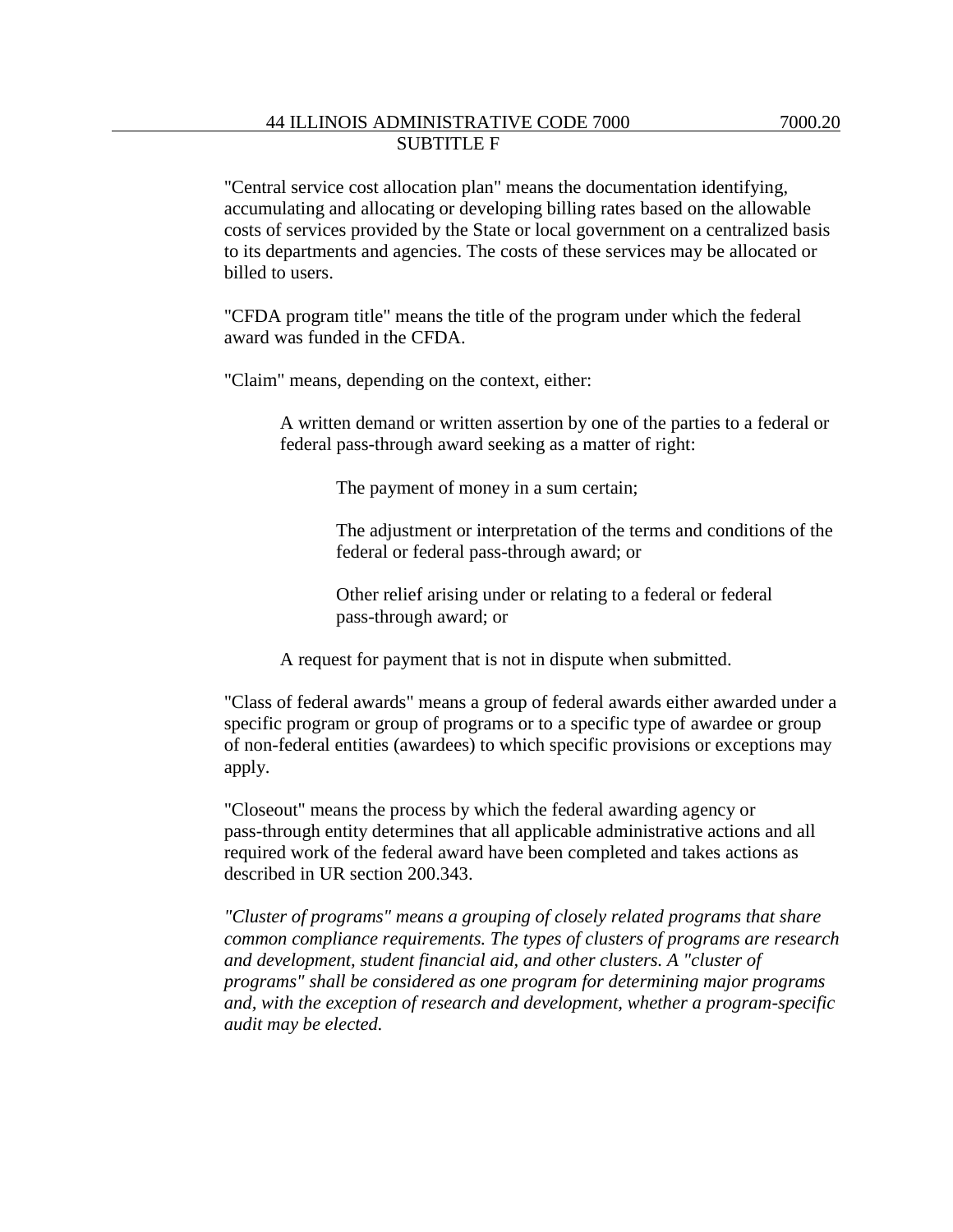"CMIA" means the federal Cash Management Improvement Act and the Department of the Treasury's Rules and Procedures for Efficient Federal-State Funds Transfers.

"CMS" means the Illinois Department of Central Management Services.

"COFAR" means the Council on Financial Assistance Reform.

*"Cognizant agency for audit" means* the State (if the awardee does not receive funding directly from the federal government) or *federal agency designated to carry out the responsibilities described in UR section 200.513* (Responsibilities). The cognizant agency for audit is not necessarily the same as the cognizant agency for indirect costs. A list of cognizant agencies for audit may be found at the Federal Audit Clearinghouse (FAC) web site (https://harvester.census.gov/ fac/dissem/asp/Reports.asp).

"Cognizant agency for indirect costs" means the State (if the awardee does not receive funding directly from the federal government) or federal agency responsible for reviewing, negotiating and approving cost allocation plans or indirect cost proposals developed on behalf of all State or federal agencies, as applicable. The cognizant agency for indirect cost is not necessarily the same as the cognizant agency for audit. For assignments of cognizant agencies see the following:

For IHEs: UR appendix III (Indirect (F&A) Costs Identification and Assignment, and Rate Determination for Institutions of Higher Education (IHEs)), paragraph C.11.

For nonprofit organizations: UR appendix IV (Indirect (F&A) Costs Identification and Assignment, and Rate Determination for Nonprofit Organizations)), paragraph C.2.

For State and local governments: UR appendix V (State/Local Governmentwide Central Service Cost Allocation Plans)), paragraph F.1.

"Compliance Supplement" means UR appendix XI (Compliance Supplement (previously known as the OMB Circular A-133 Compliance Supplement)).

"Comprehensive Annual Financial Report" or "CAFR" means the financial report of a governmental entity. The report contains basic financial statements, notes to the basic financial statements, and required supplementary information (RSI), plus voluntarily provided supplementary information (SI) such as an introductory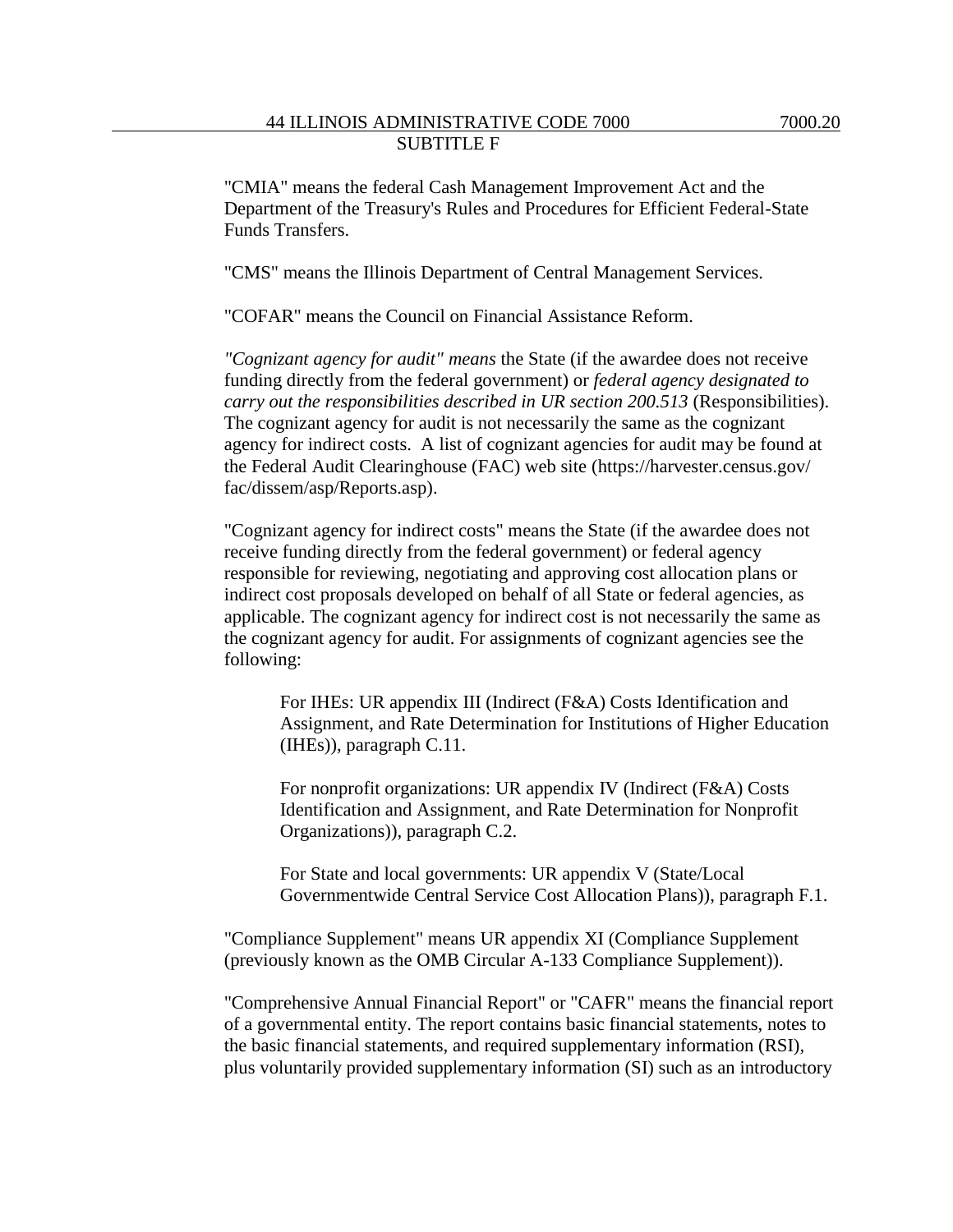section, supporting schedules with more detailed financial information than is found in the financial statements, and a statistical section.

"Computing devices" means machines used to acquire, store, analyze, process and publish data and other information electronically, including accessories (or peripherals) for printing, transmitting and receiving, or storing electronic information.

"Conflict of interest" means a situation that arises when a person in a position of authority over an organization, such as an officer, director or manager, may benefit financially from a decision he or she could make in that capacity, including indirect benefits such as to family members or businesses with which the person is closely associated.

"Conflict of interest policy" means a policy that defines conflict of interest, identifies the classes of individuals within an organization covered by the policy, facilitates disclosure of information that may help identify conflicts of interest, and specifies procedures to be followed in managing conflicts of interest.

*"Contract" means a legal instrument by which* an awardee *purchases property or services needed to carry out the project or program under an award. "Contract" does not include a legal instrument, even if the* awardee *considers it a contract, when the substance of the transaction meets the definition of an award or subaward.*

*"Contractor" means* a person or *entity that receives a contract* funded through grant funds awarded by a State grant-making agency or IHE*.*

*"Cooperative agreement" means a legal instrument of financial assistance between an awarding agency or pass-through entity and* an awardee *that:*

*is used to enter into a relationship with the principal purpose of transferring anything of value from the awarding agency or pass-through entity to the* awardee *to carry out a public purpose authorized by law, but is not used to acquire property or services for the awarding agency's or pass-through entity's direct benefit or use; and* 

*is distinguished from a grant in that it provides for substantial involvement between the awarding agency or pass-through entity and the*  awardee *in carrying out the activity contemplated by the award.*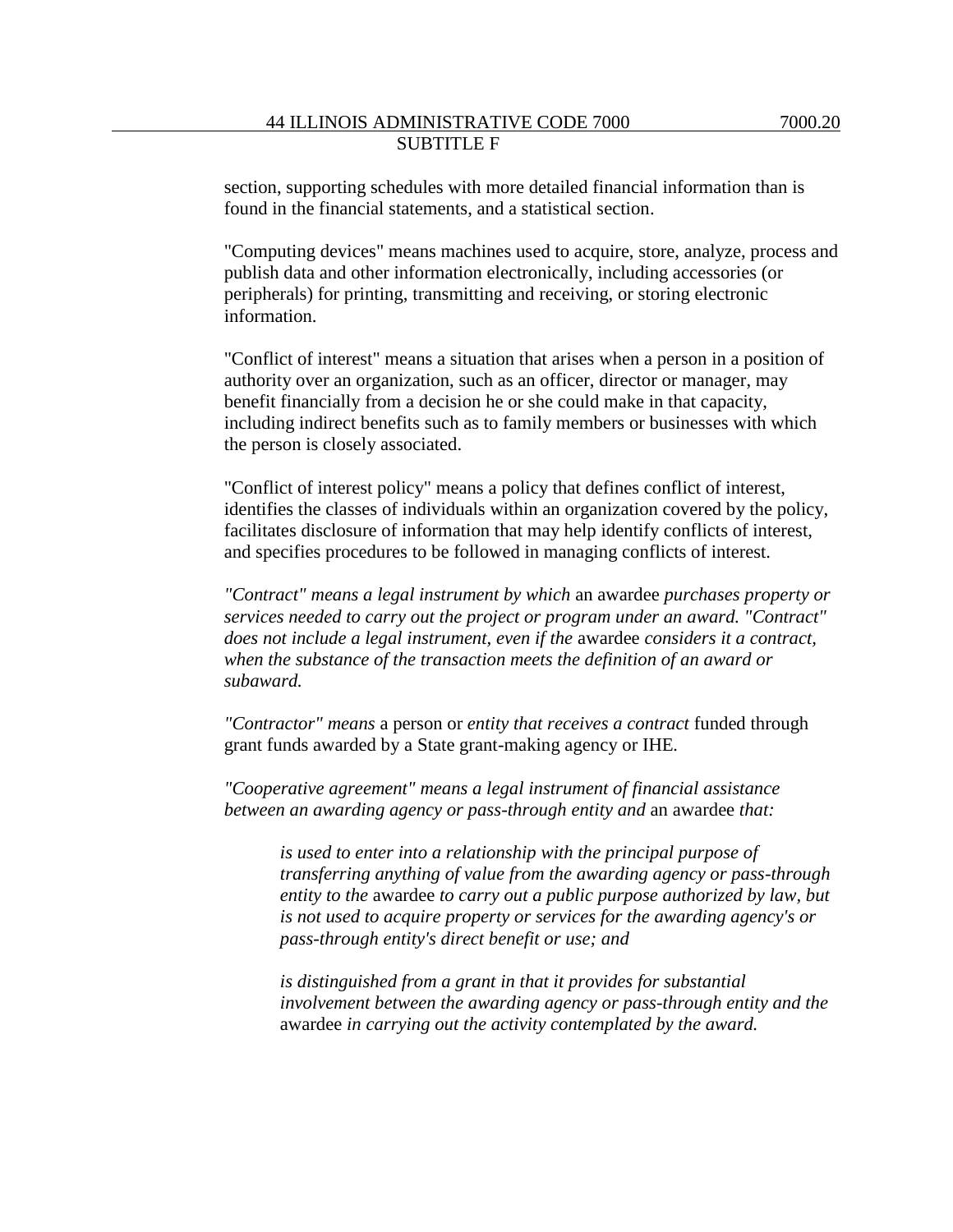*"Cooperative agreement" does not include a cooperative research and development agreement, or an agreement that provides only direct cash assistance to an individual, a subsidy, a loan, a loan guarantee or insurance.*

"Cooperative audit resolution" means the use of audit follow-up techniques that promote prompt corrective action by improving communication, fostering collaboration, promoting trust, and developing an understanding between the State or federal agency and the awardee. This approach is based upon:

a strong commitment, by federal and federal pass-through agency and awardee leadership, to program integrity;

federal and federal pass-through agencies strengthening partnerships and working cooperatively with non-federal awardee entities and their auditors, and non-federal awardee entities and their auditors working cooperatively with federal and federal pass-through agencies;

a focus on current conditions and corrective action going forward;

federal and federal pass-through agencies offering appropriate relief for past noncompliance when audits show prompt corrective action has occurred; and

federal and federal pass-through agency leadership sending a clear message that continued failure to correct conditions identified by audits that are likely to cause improper payments, fraud, waste or abuse is unacceptable and will result in sanctions.

*"Corrective action" means action taken by the auditee that:*

*corrects identified deficiencies;*

*produces recommended improvements; or* 

*demonstrates that audit findings are either invalid or do not warrant auditee action.*

"COSO" means the Committee of Sponsoring Organizations of the Treadway Commission, a joint initiative of the Institute of Management Accountants (IMA), the American Accounting Association (AAA), the American Institute of Certified Public Accountants, (AICPA), the Institute of Internal Auditors (IIA) and Financial Executives International (FEI). COSO has established an internal control model that companies and organizatins use to assess their control systems.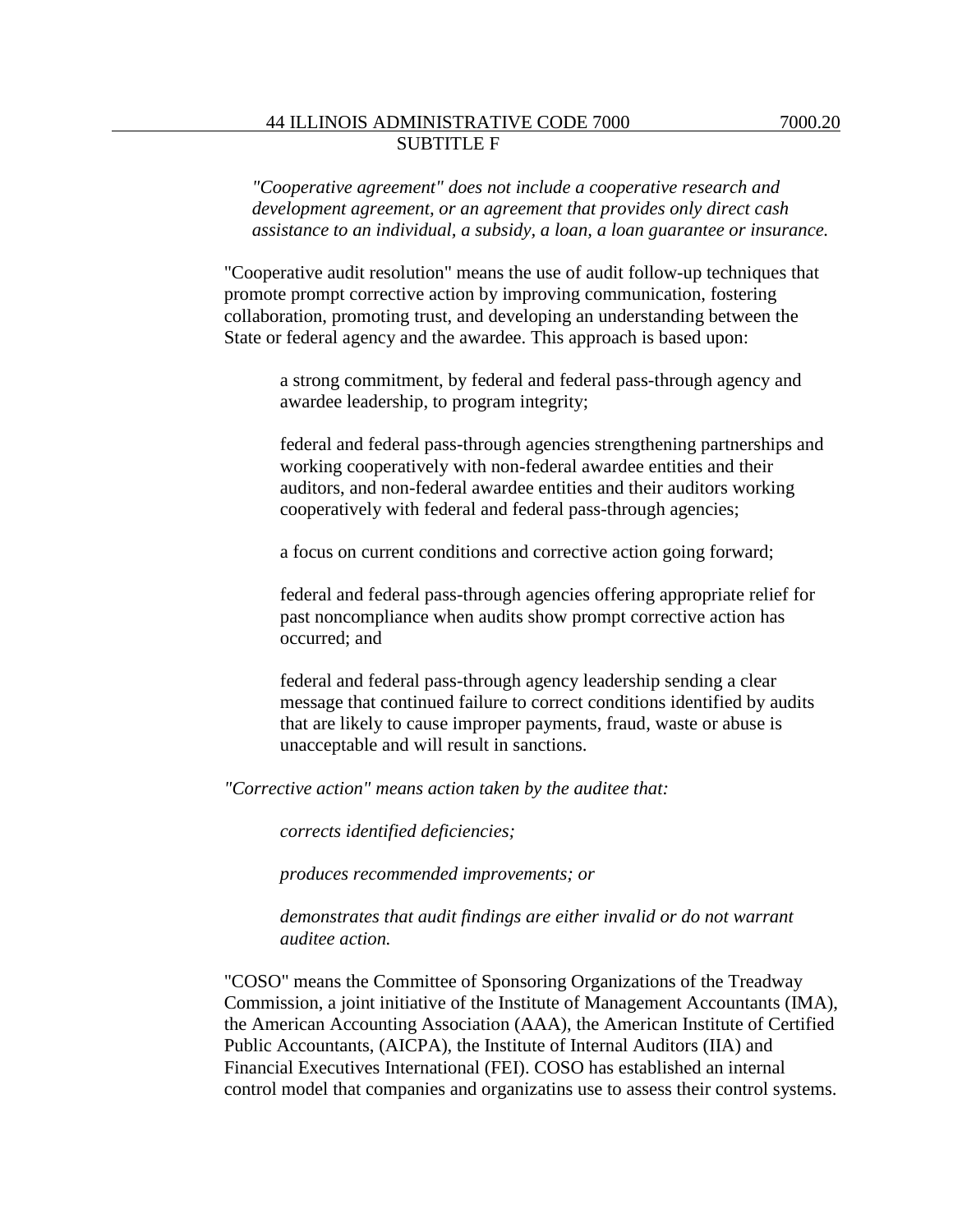"Cost allocation plan" means central service cost allocation plan or public assistance cost allocation plan.

*"Cost objective" means a program, function, activity, award, organizational subdivision, contract or work unit for which cost data is desired and for which provision is made to accumulate and measure the cost of processes, products, jobs and capital projects. A "cost objective" may be a major function of the*  awardee*, a particular service or project, an award, or an indirect cost activity.*

*"Cost sharing" means* third-party in-kind contributions and *the portion of project costs not paid by federal* or federal pass-through *funds, unless otherwise authorized by statute.* (See also the definition matching.)

*"Data Universal Numbering System number" or "DUNS number" means the 9-digit number established and assigned by Dun and Bradstreet, Inc. to uniquely identify entities and, under federal law, is required for non-federal entities to apply for, receive, and report on a federal award* as a unique identifier.

*"Development" is the systematic use of knowledge and understanding gained from research directed toward the production of useful materials, devices, systems or methods, including design and development of prototypes and processes.*

*"Direct costs" means costs that can be identified specifically with a particular final cost objective, such as a federal or federal pass-through award or a particular sponsored project, an instructional activity, or any other institutional activity, or that can be directly assigned to such activities relatively easily with a high degree of accuracy.*

"Direct lobbying" means any attempt to influence legislation or executive action through communications, with respect to a measure that is the subject of a ballot initiative, referendum or similar process, with:

any member or staff of a legislative or executive body;

any governmental official or employee (other than a member or employee of a legislative or executive body) who may participate in formulating legislation, but only if the principal purpose of the communication is to influence legislation or executive action; or

the general public.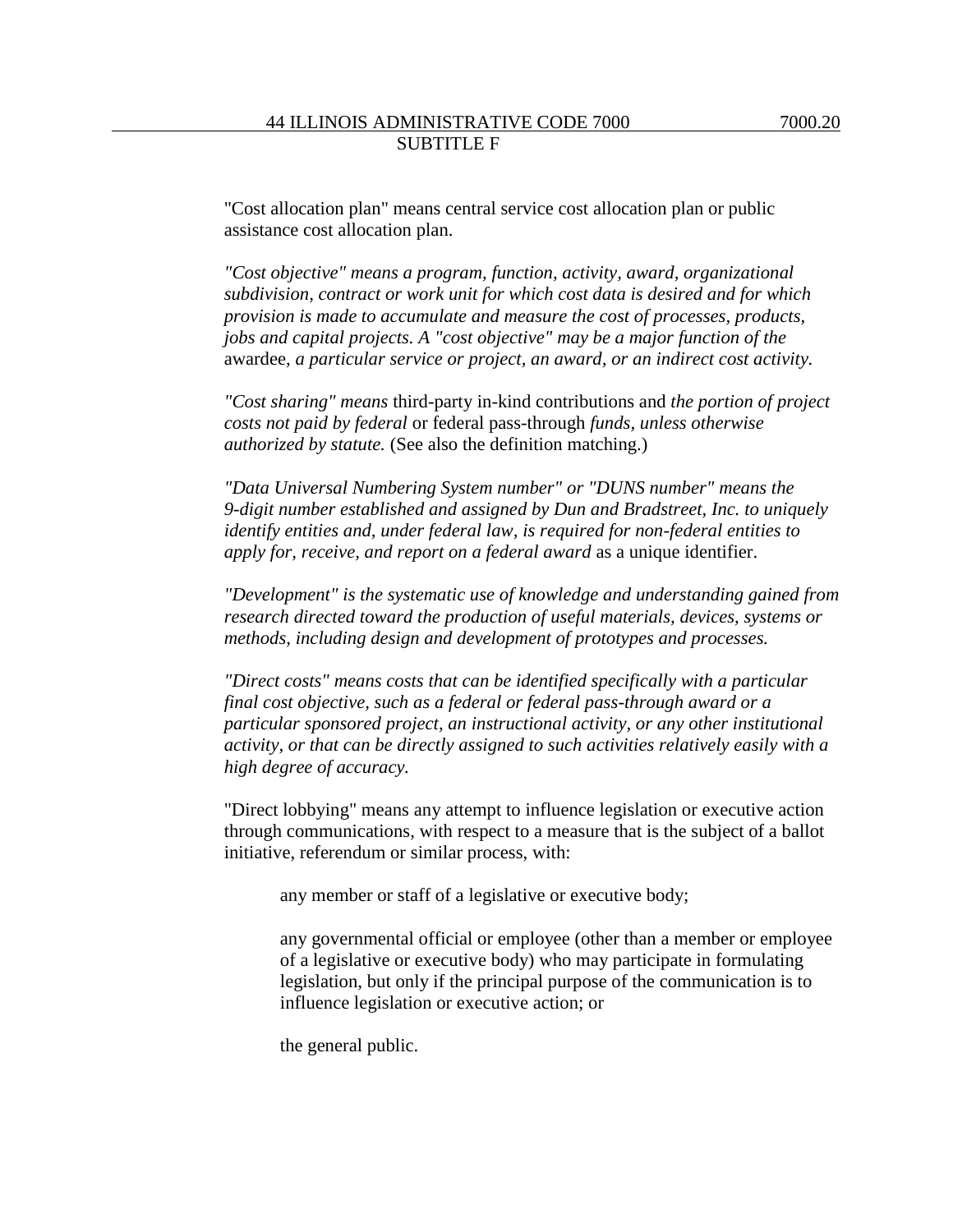The communications must refer to specific legislation or executive action and must reflect a view on the legislation or executive action.

"Disallowed costs" means those charges to a federal or federal pass-through award that the federal pass-through awarding agency or pass-through entity determines to be unallowable, in accordance with the applicable State or federal statutes, regulations or the terms and conditions of the federal or federal pass-through award.

"Discretionary grant" means a grant or award for which the federal or federal pass-through awarding agency may exercise judgment (discretion) in determining the recipient and/or the amount of the award and may be issued under a competitive application process.

"Eligible applicant" means any organization that meets the eligibility requirements listed in the Notice of Funding Opportunity.

*"Equipment" means tangible personal property (including information technology systems) having a useful life of more than one year and a per-unit acquisition cost that equals or exceeds the lesser of the capitalization level established by the*  awardee *for financial statement purposes or \$5,000.*

"Executive" means, with respect to an organization, the officers, managing partners, or any other employees in management positions. "Executive" means, with respect to the federal government, the executive branch.

*"Executive branch" means that branch of State* or federal *government that is under the jurisdiction of the Governor* or the President, respectively.

"Expenditures" means charges made by an awardee to a project or program for which a federal or federal pass-through award was received.

The charges may be reported on a cash or accrual basis, as long as the methodology is disclosed and is consistently applied.

For reports prepared on a cash basis, expenditures are the sum of:

Cash disbursements for direct charges for property and services;

The amount of indirect expense charged;

The value of third-party in-kind contributions applied; and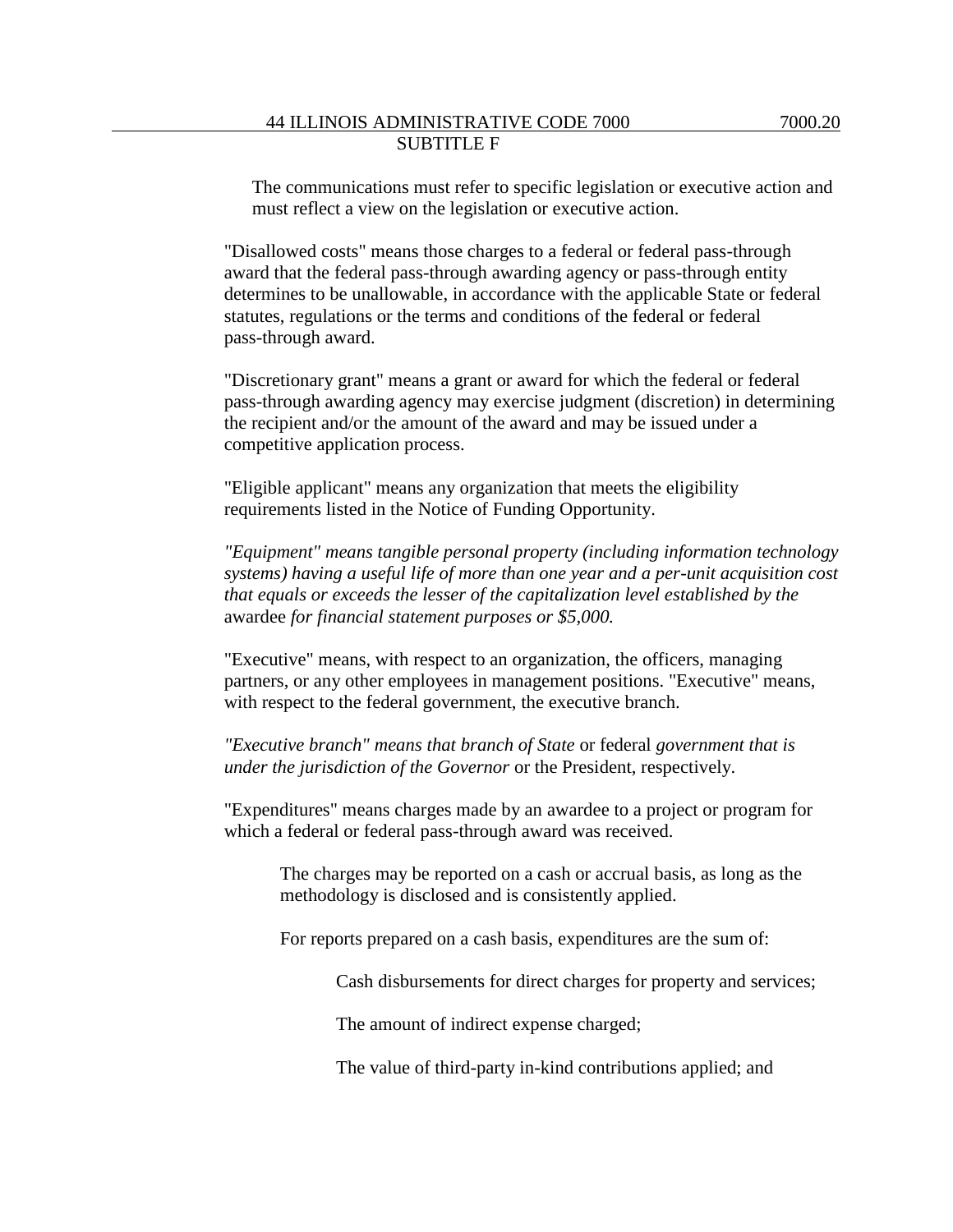For reports prepared on an accrual basis, expenditures are the sum of:

Cash disbursements for direct charges for property and services;

The amount of indirect expense incurred;

The value of third-party in-kind contributions applied; and

The net increase or decrease in the amounts owed by the awardee for:

Goods and other property received;

Services performed by employees, contractors, subrecipients and other payees; and

Programs for which no current services or performance are required, such as annuities, insurance claims or other benefit payments.

"FAIN" means the unique federal award identification number assigned to each federal award.

"FAR" means the Federal Acquisition Regulation (48 CFR 1).

"F&A costs" means facilities and administrative costs (see also the definition of indirect costs).

*"Federal agency" has the meaning provided for "agency" under 5 USC 551(1), together with the meaning provided for "agency" by 5 USC 552(f).*

*"Federal award" means:*

*the federal financial assistance that an* awardee *receives directly from a federal awarding agency or indirectly from a pass-through entity;*

*the cost-reimbursement contract under the Federal Acquisition Regulations that an* awardee *receives directly from a federal awarding agency or indirectly from a pass-through entity; or*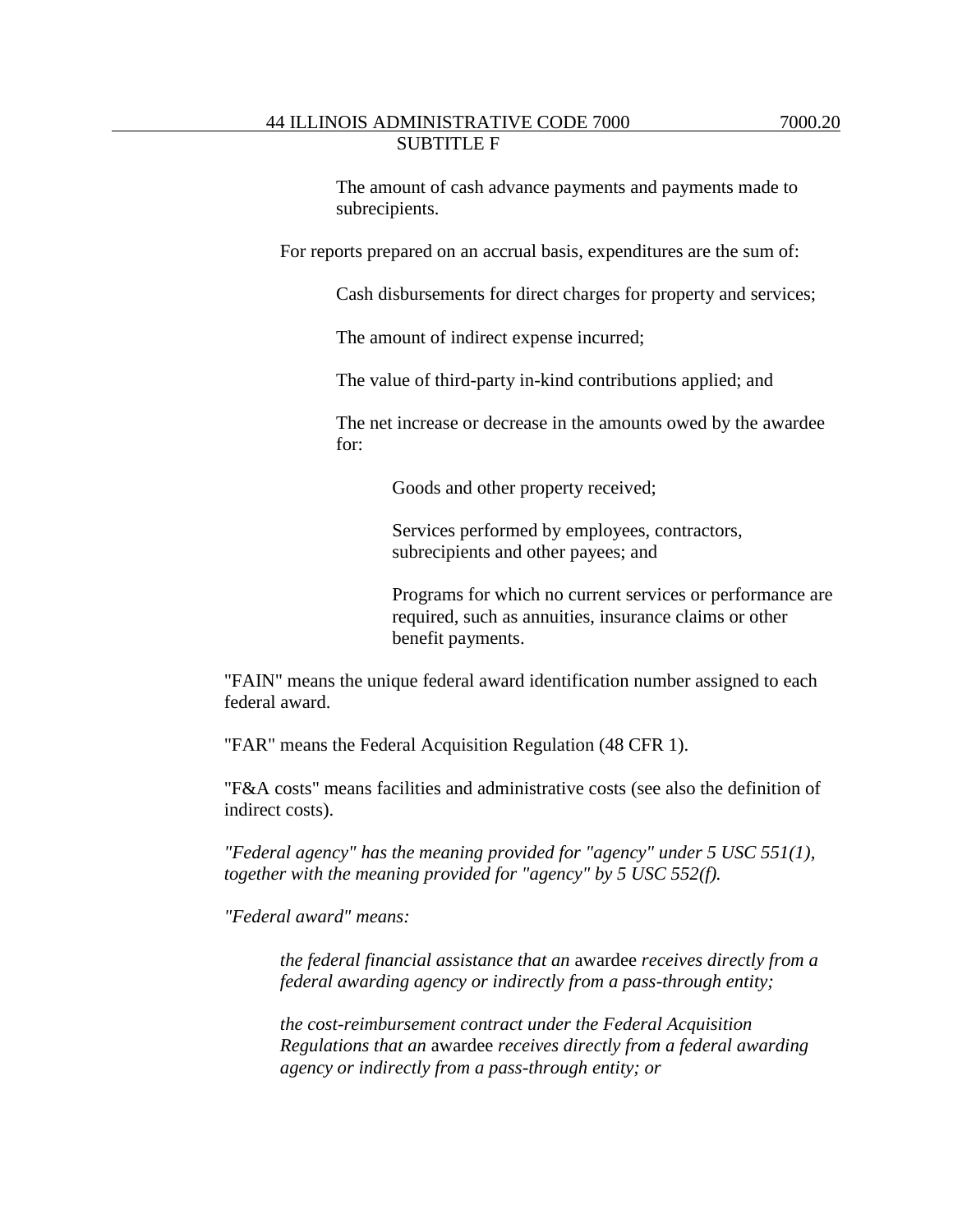*the instrument setting forth the terms and conditions when the instrument is the grant agreement, cooperative agreement, other agreement for assistance, or cost-reimbursement contract awarded under FAR.*

*"Federal award" does not include other contracts that a federal agency uses to buy goods or services from a contractor or a contract to operate federal government owned, contractor-operated facilities.* (See also definitions of financial assistance, grant agreement and cooperative agreement.)

*"Federal awarding agency" means the federal agency that provides a federal award directly to an* awardee*.*

"Federal award date" means the date when the federal award is signed by the authorized official of the federal awarding agency.

"Federal Debarred and Suspended List" means the list of those persons and entities who are identified as excluded on the System for Award Management (https://www.sam.gov), as described in UR appendix II, paragraph (i).

"Federal Financial Assistance" means any grant, loan, contract (other than a procurement contract or a contract of insurance or guaranty), or any other arrangement by which the federal government provides or otherwise makes available assistance in the form of funds, services or federal personnel or real or personal property.

"Federal Fiscal Year" means the period beginning on October 1 and ending on September 30.

*"Federal interest" means, when used in connection with the acquisition or improvement of real property, equipment or supplies under a federal or federal* pass-through *award, the dollar amount that is the product of the federal share of total project costs and current fair market value of the property, improvements, or both to the extent the costs of acquiring or improving the property were included as project costs.* 

*"Federal program" means all federal awards which are assigned a single number in the CFDA. When no CFDA number is assigned, all federal awards to non-federal entities from the same agency made for the same purpose should be combined and considered one program. "Federal program" can also mean a cluster of programs. The types of clusters of programs are:*

*research and development;*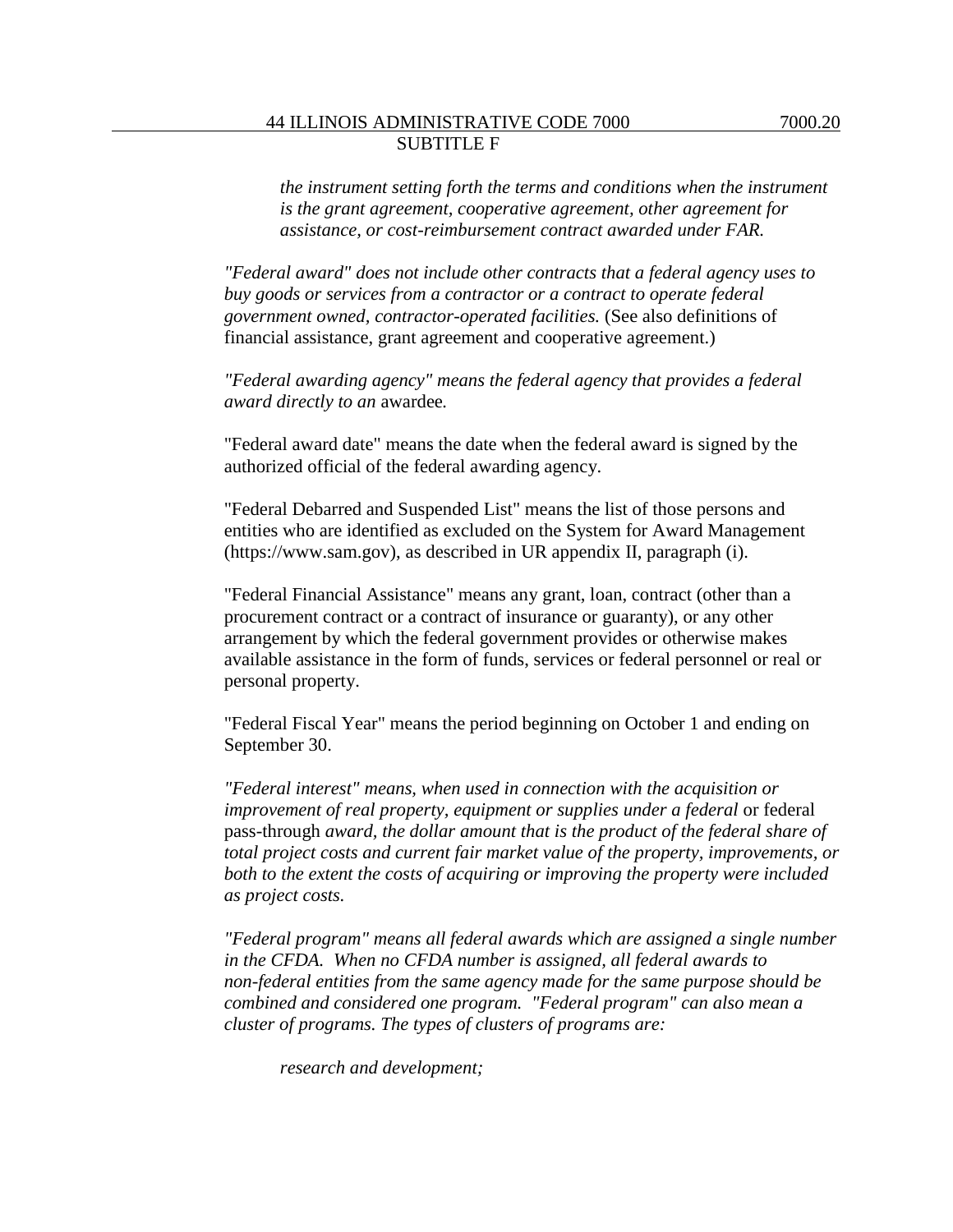*"other clusters", as described in the definition of cluster of programs.*

*"Federal share" means the portion of the total project costs that are paid by federal funds.* 

"Fee-for-service" means payments for Medicaid services that are made on the basis of a rate, unit cost or allowable cost incurred and is based on a statement or bill as required by the administering State or federal agency.

"FFATA" means the Federal Funding Accountability and Transparency Act (31 USC 6101; P.L. 110-252).

*"Final cost objective" means a cost objective that has allocated to it both direct and indirect costs and, in the* awardee*'s accumulation system, is one of the final accumulation points, such as a particular award, internal project or other direct activity of an* awardee*.*

"Final rate" means an indirect cost rate applicable to a specified past period that is based on the actual costs of the period. A final rate is not subject to adjustment.

*"Financial assistance" means the following:*

*For grants and cooperative agreements, "financial assistance" means assistance that non-federal entities receive or administer in the form of:*

*grants;*

*cooperative agreements;*

*non-cash contributions or donations of property, including donated surplus property;*

*direct appropriations;*

*food commodities; and*

*other financial assistance, except cooperative agreements.*

*"Financial assistance" includes assistance that non-federal entities receive or administer in the form of loans, loan guarantees, interest subsidies and insurance.*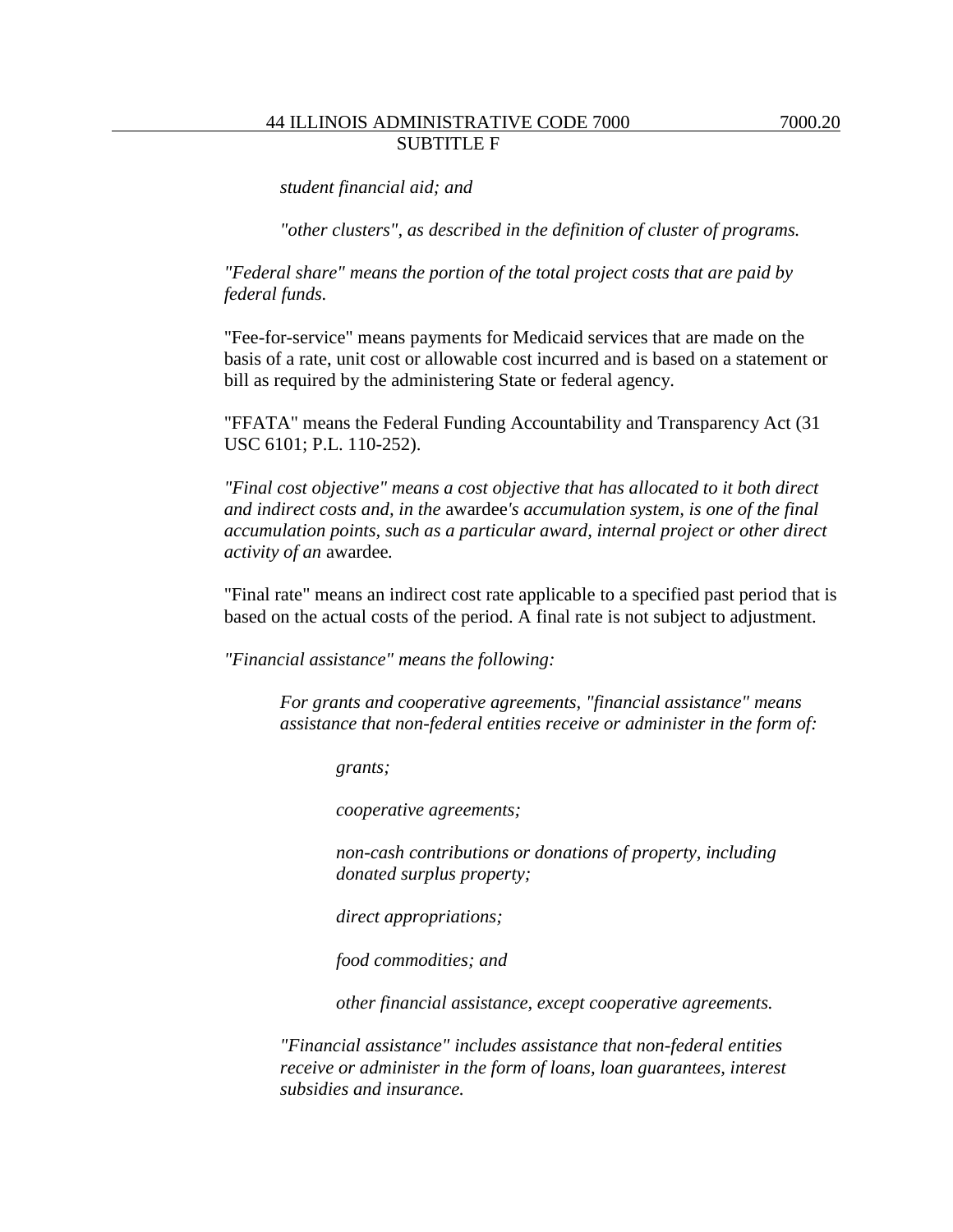*"Financial assistance" does not include amounts received as reimbursement for services rendered to individuals.*

(See also the definition of federal financial assistance).

*"Fixed-amount award" means a type of grant agreement under which the awarding agency or pass-through entity provides a specific level of support without regard to actual costs incurred under the award. "Fixed amount awards" reduce some of the administrative burden and recordkeeping requirements for both the* awardee *and awarding agency or pass-through entity. Accountability is based primarily on performance and results.*

"Fixed rate" means an indirect cost rate that has the same characteristics as a predetermined rate, except that the difference between the estimated costs and the actual costs of the period covered by the rate is carried forward as an adjustment to the rate computation of a subsequent period.

"Fixed-rate grant" means a type of grant agreement for non-Medicaid services in which reimbursement is made on the basis of a rate, unit cost or allowable cost incurred and is supported by a bill or statement.

"FOIA" means the Illinois Freedom of Information Act [5 ILCS 140] or the federal Freedom of Information Act (5 USC 552), as applicable.

*"Foreign public entity" means:*

*a foreign government or foreign governmental entity;* 

*a public international organization that is entitled to enjoy privileges, exemptions, and immunities as an international organization under the International Organizations Immunities Act (22 USC 288 through 288f);*

*an entity owned, in whole or in part, or controlled by a foreign government; or*

*any other entity consisting wholly or partially of one or more foreign governments or foreign governmental entities.*

*"Foreign organization" means an entity that is:*

*a public or private organization, located in a country other than the United States and its territories, that is subject to the laws of the country*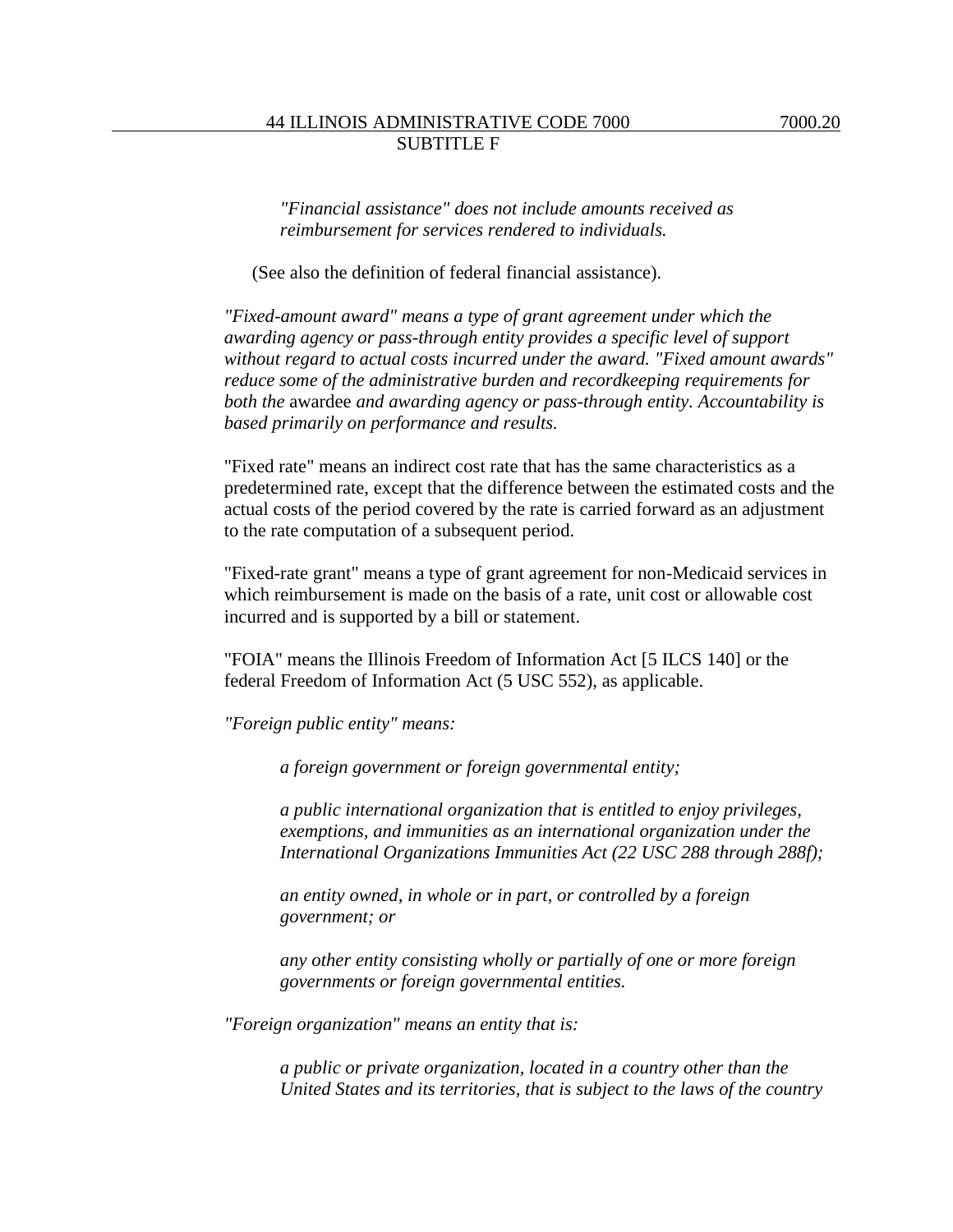*a private nongovernmental organization, located in a country other than the United States, that solicits and receives cash contributions from the general public;*

*a charitable organization, located in a country other than the United States, that is nonprofit and tax exempt under the laws of its country of domicile and operation, but is not a university, college, accredited degree-granting institution of education, private foundation, hospital, organization engaged exclusively in research or scientific activities, church, synagogue, mosque, or other similar entity organized primarily for religious purposes; or* 

*an organization, located in a country other than the United States, not recognized as a foreign public entity.*

"Formula-based grant" means a grant or award that is determined by a formula established in federal or State statute or rule.

"FR" means the Federal Register.

"GASB" means Governmental Accounting Standards Board.

"GATU" means the Grant Accountability and Transparency Unit within the Illinois Governor's Office of Management and Budget.

"General purpose equipment" means equipment that is not limited to research, medical, scientific or other technical activities. Examples include office equipment and furnishings, modular offices, telephone networks, information technology equipment and systems, air conditioning equipment, reproduction and printing equipment, and motor vehicles. (See also the definitions of equipment and special purpose equipment.)

*"Generally Accepted Accounting Principles" or "GAAP" has the meaning provided in accounting standards issued by the Government Accounting Standards Board and the Financial Accounting Standards Board.*

*"Generally Accepted Government Auditing Standards" or "GAGAS",* also known as the Yellow Book*, means generally accepted government auditing standards issued by the Comptroller General of the United States that are applicable to financial audits.*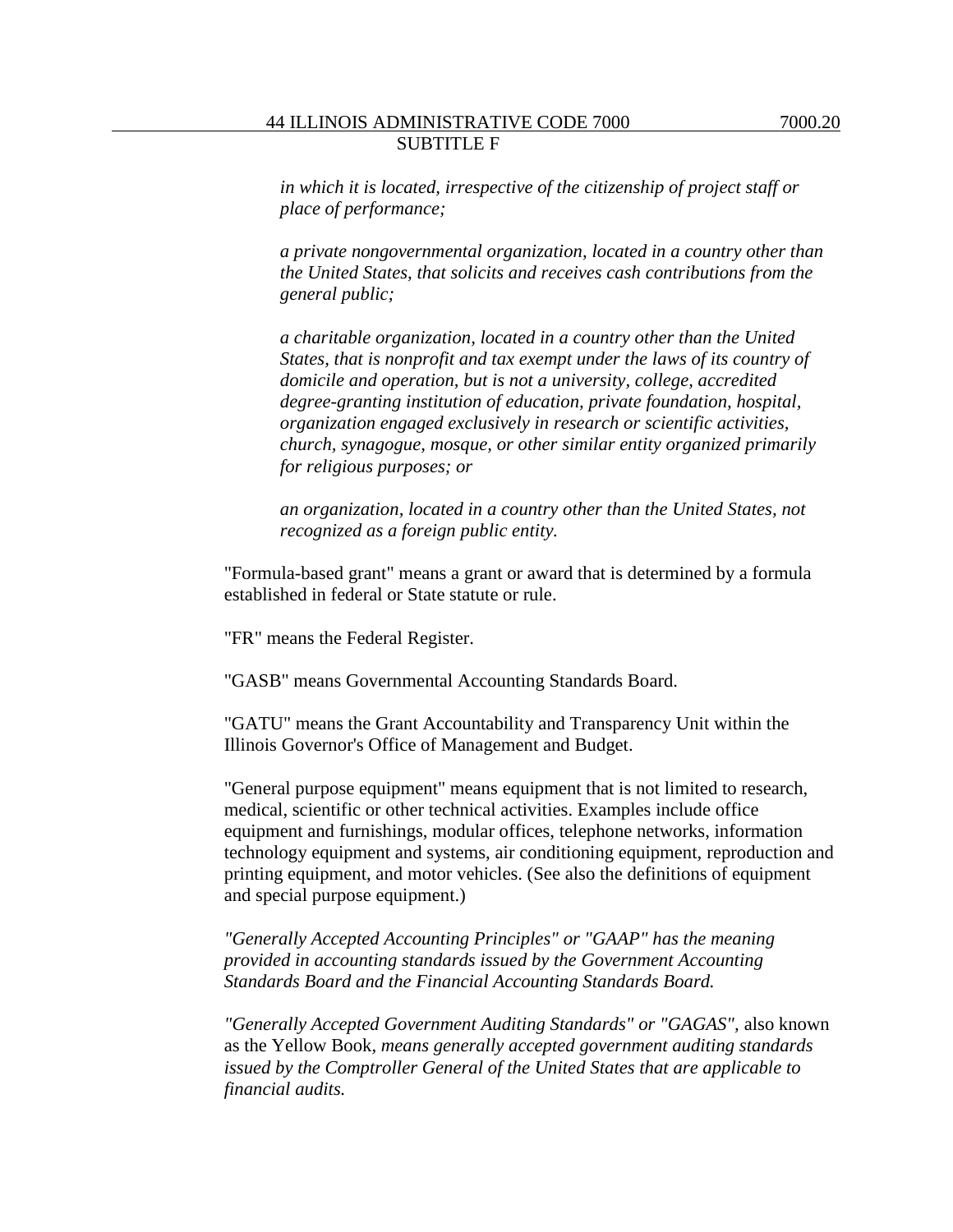"GFRA" means the Grant Funds Recovery Act.

"GOCO" means a State or federal government-owned, contractor-operated facility.

"GOMB" means the Illinois Governor's Office of Management and Budget.

*"Grant agreement" means a legal instrument of financial assistance between an awarding agency or pass-through entity and* an awardee *that:*

*is used to enter into a relationship, the principal purpose of which is to transfer anything of value from the federal awarding agency or pass-through entity to the* awardee *to carry out a public purpose authorized by law and not to acquire property or services for the awarding agency's or pass-through entity's direct benefit or use; and*

*is distinguished from a cooperative agreement in that it does not provide for substantial involvement between the* federal *awarding agency or pass-through entity and the* awardee *in carrying out the activity contemplated by the award.*

*"Grant agreement" does not include an agreement that provides only direct cash assistance to an individual, a subsidy, a loan, a loan guarantee or insurance.*

*"Grant application" means a specified form that is completed by an entity in connection with a request for a specific funding opportunity or a request for financial support of a project or activity.*

"Grassroots lobbying" means a call to action that attempts to influence legislation or executive action by influencing public opinion. To be considered grassroots lobbying, the communication must:

refer to specific legislation or specific executive action;

reflect a view on the legislation or executive action; and

encourage the recipient to take action with respect to that legislation or executive action.

"HFS Suspended List" means the list, maintained by the Illinois Department of Healthcare and Family Services, of persons and entities who are debarred,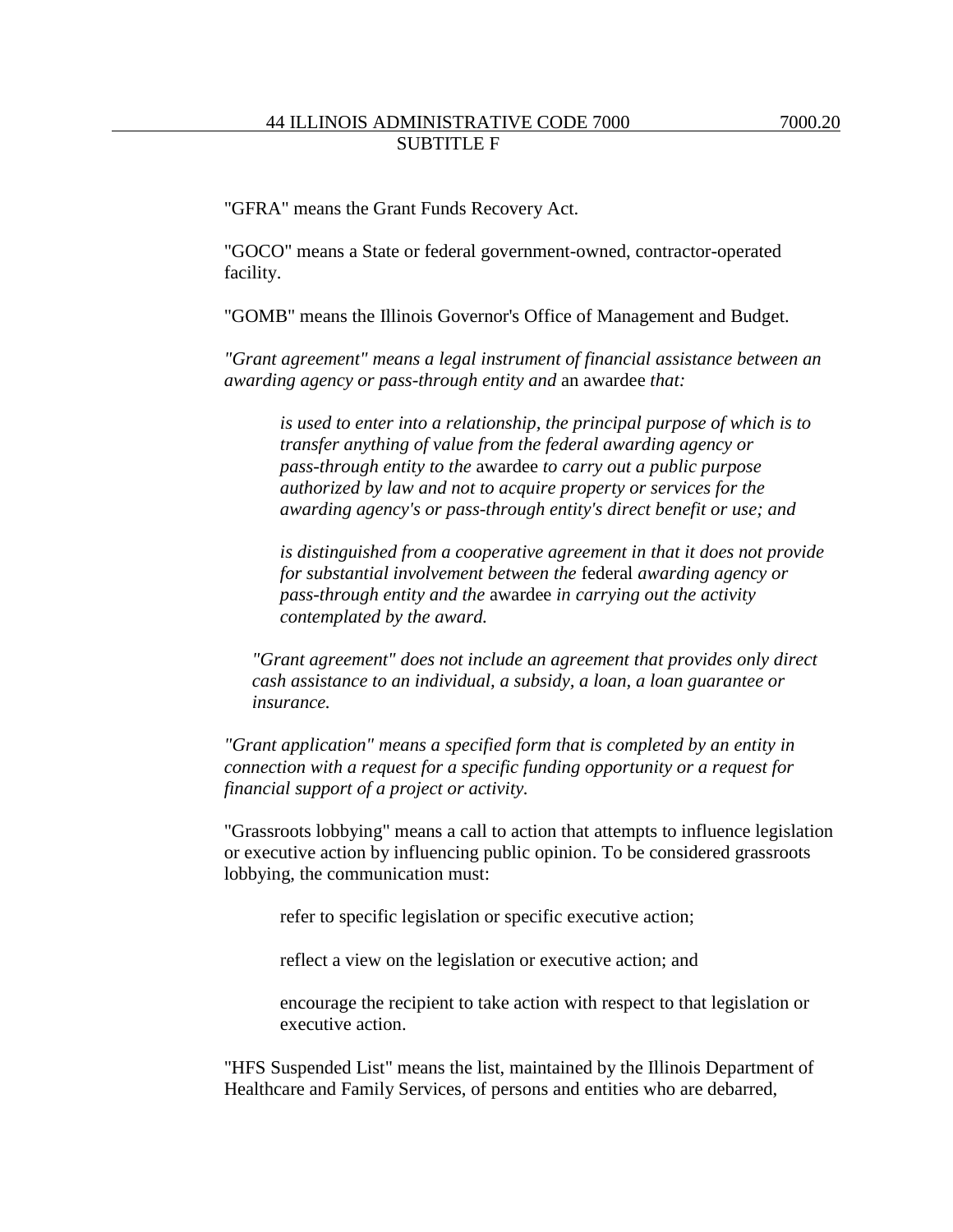suspended or otherwise excluded from the receipt of federally financed Medicaid. The list may be viewed on the HFS website at http://www.state.il.us/agency/oig/ sanctionlist.asp.

*"Hospital" means a facility licensed as a hospital under the law of any state or a facility operated as a hospital by the United States, a state, or a subdivision of a state.*

"IHE" means an Institution of Higher Education as defined at 20 USC 1001(a).

*"Illinois Debarred and Suspended List" means the list maintained by the Governor's Office of Management and Budget that contains the names of those individuals and entities that are ineligible, either temporarily or permanently, from receiving an award of grant funds*, regardless of source, *from the State.*

"ILSAC" means the Illinois Single Audit Commission.

"Improper payment" means any payment that should not have been made or that was made in an incorrect amount (including overpayments and underpayments) under statutory, contractual, administrative, or other legally applicable requirements. "Improper payment" includes any payment to an ineligible party, any payment for an ineligible good or service, any duplicate payment, any payment for a good or service not received (except when these payments are authorized by federal statute), any payment that does not account for credit for applicable discounts, and any payment in which insufficient or lack of documentation prevents a reviewer from discerning whether a payment was proper.

*"Indirect* (facilities & administrative (F&A)) *costs"* or "indirect facilities and administrative costs" *means those costs incurred for a common or joint purpose benefitting more than one cost objective, and not readily assignable to the cost objectives specifically benefitted without effort disproportionate to the results achieved.* To facilitate equitable distribution of indirect expenses to the cost objectives served, it may be necessary to establish a number of pools of indirect costs. Indirect cost pools must be distributed to benefitted cost objectives on bases that will produce an equitable result in consideration of relative benefits derived. (See also the definition of F&A costs.)

"Indirect cost rate proposal" means the documentation prepared by an awardee to substantiate its request for the establishment of an indirect cost rate for the reimbursement of indirect costs. This proposal provides the basis for the review and negotiation leading to the establishment of an organization's indirect cost rate.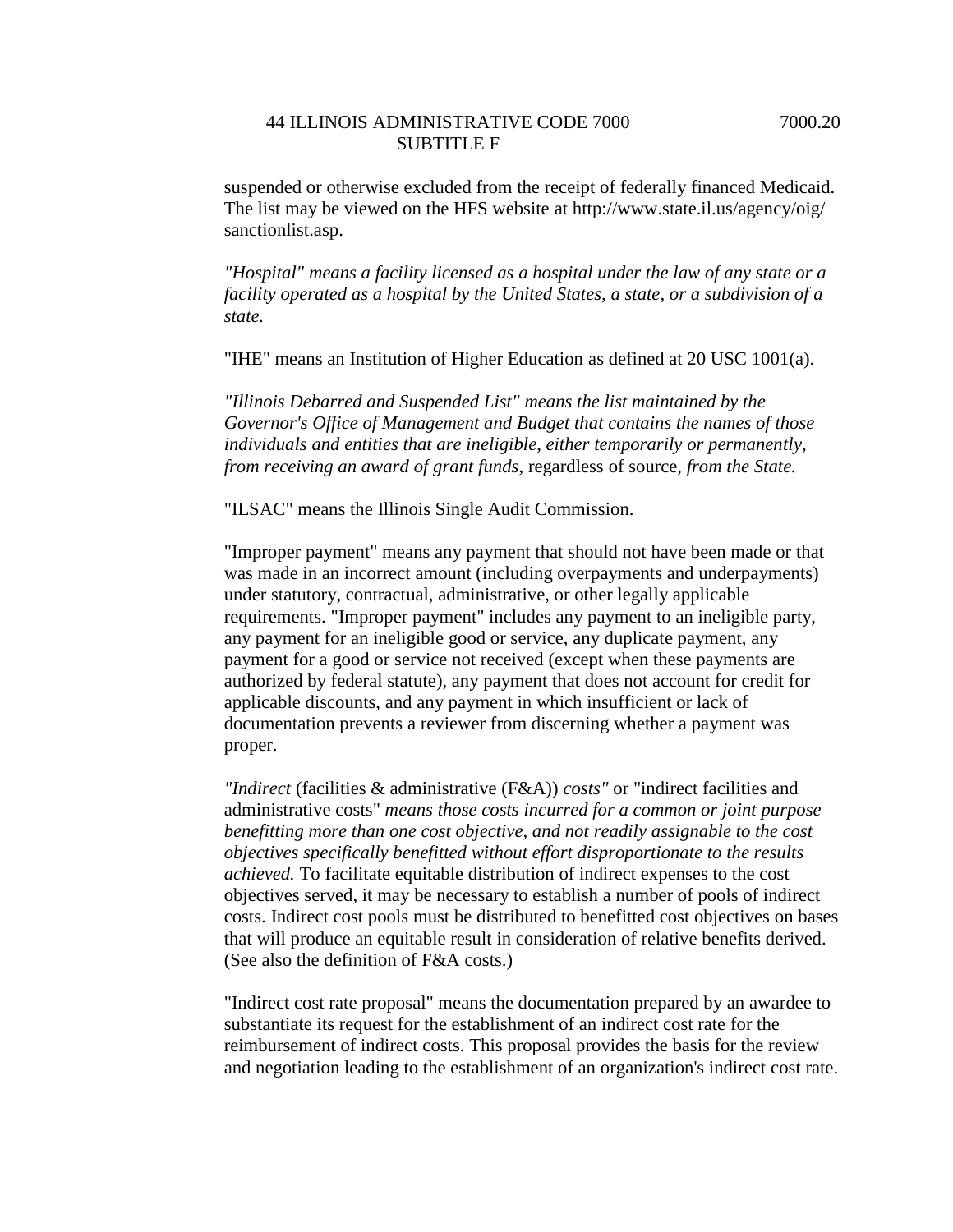"Information technology systems" means computing devices, ancillary equipment, software, firmware, and similar procedures, services (including support services), and related resources. (See also UR sections 200.20 (computing devices) and 200.33 (equipment).)

*"Inspector General" means the Office of Executive Inspector General* for Illinois*.*

"Intangible property" means property having no physical existence, such as trademarks, copyrights, patents and patent applications and property, such as loans, notes and other debt instruments, lease agreements, stock and other instruments of property ownership (whether the property is tangible or intangible).

"Intermediate cost objective" means a cost objective that is used to accumulate indirect costs or service center costs that are subsequently allocated to one or more indirect cost pools or final cost objectives. (Also see the definitions of cost objective and final cost objective.)

"Internal controls" means a process, implemented by an awardee, designed to provide reasonable assurance regarding the achievement of objectives in the following categories:

Effectiveness and efficiency of operations;

Reliability of reporting for internal and external use; and

Compliance with UR sections 200.62 and 200.303 and the Illinois Fiscal Control and Internal Auditing Act.

"Internal control over compliance requirements for federal or federal pass-through awards" means a process implemented by an awardee designed to provide reasonable assurance regarding the achievement of the following objectives for federal or federal pass-through awards:

Transactions are properly recorded and accounted for, in order to:

Permit the preparation of reliable financial statements and federal and federal pass-through reports;

Maintain accountability over assets; and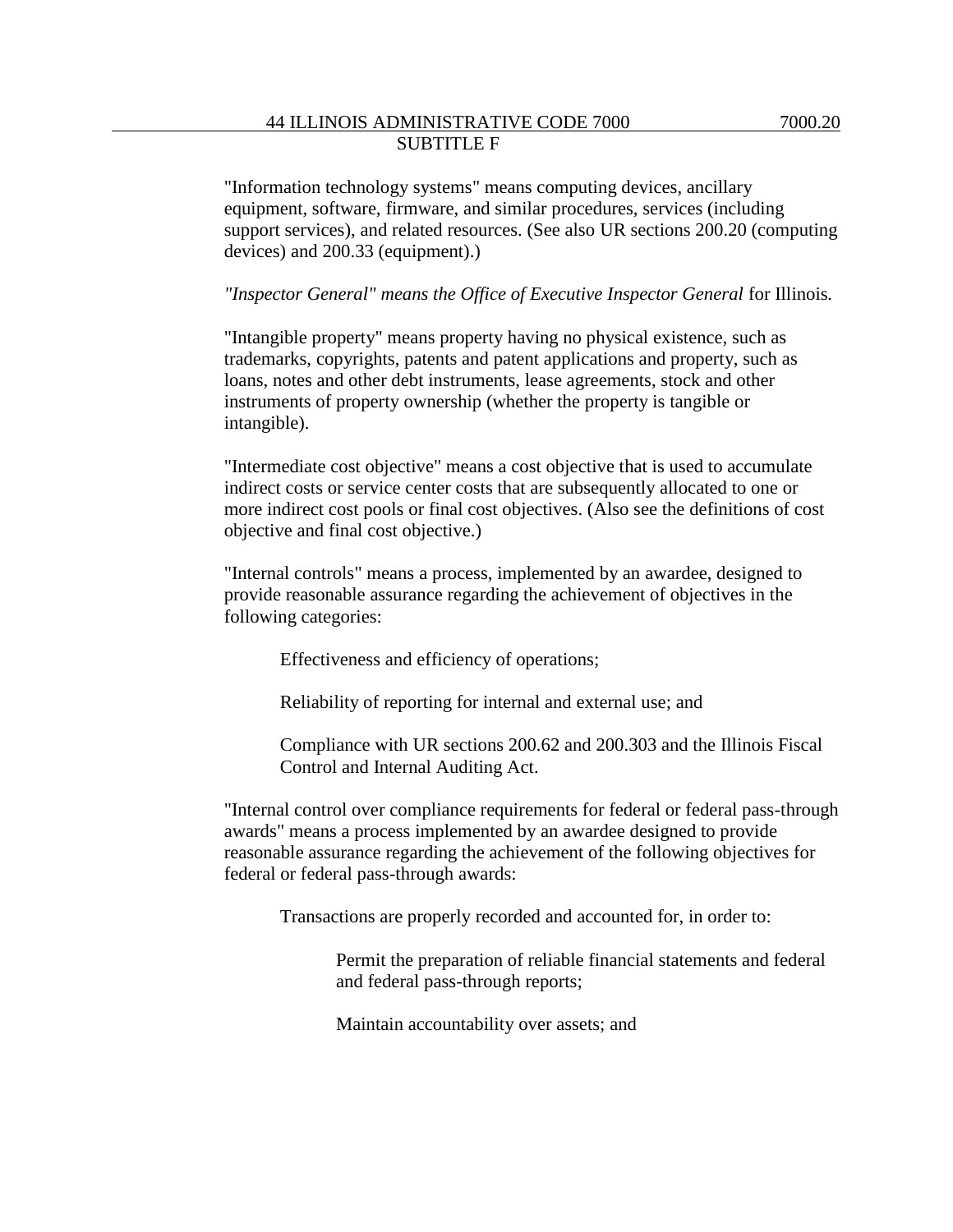Transactions are executed in compliance with:

State and federal statutes, regulations, and terms and conditions of the federal or federal pass-through award that could have a direct and material effect on a federal or federal pass-through program; and

Any other State or federal statutes and regulations that are identified in the Compliance Supplement; and

Funds, property and other assets are safeguarded against loss from unauthorized use or disposition.

"IRC" means the Internal Revenue Code.

"Lobbying" means communication that is intended to influence legislation or executive action. (See the definitions of direct lobbying and grassroots lobbying.)

*"Local government" means any entity defined as a unit of local government by Article VII, Section 1 of the Illinois Constitution and includes school districts.*

"Maintenance of effort" means a requirement contained in a program's authorizing legislation or program regulations stating that, in order to receive federal grant funds, a recipient must agree to maintain a specified level of financial effort for the grant from it's own resources and other non-federal sources.

*"Major program" means a federal program determined by the auditor to be a major program in accordance with* UR section 200.518 (Major program determination) *or a program identified as a major program by a federal awarding agency or pass-through entity in accordance with UR section 200.503* (Relation to other audit requirements), paragraph (e).

"Management decision" means the evaluation by the federal awarding agency or pass-through entity of the audit findings and corrective action plan and the issuance of a written decision to the auditee as to what corrective action is necessary.

"Mandatory formula-based grant" or "mandatory grant" means noncompetitive grant funding that is allocated to recipients based upon a set of pre-existing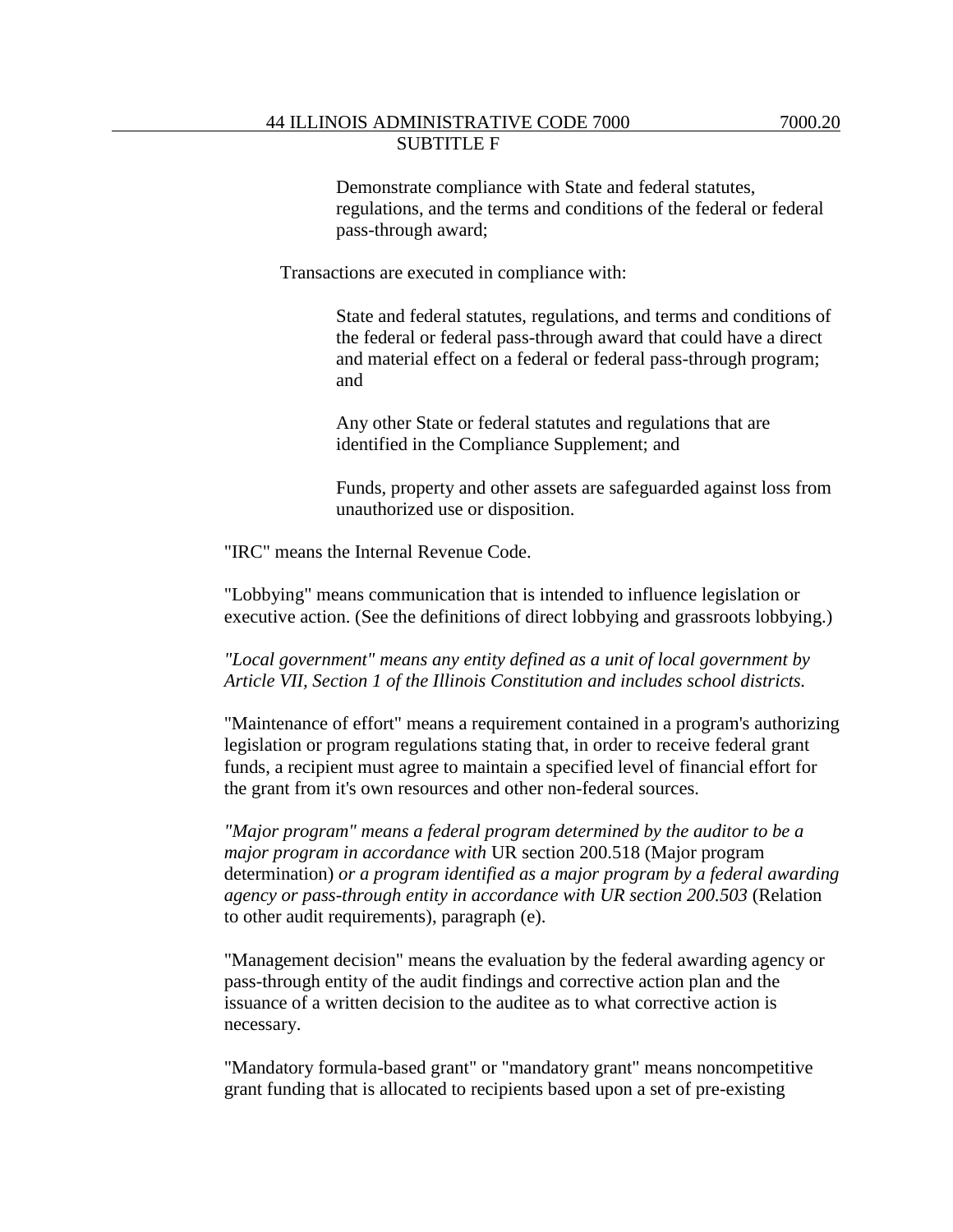criteria, such as population and/or other census criteria; all applicants who meet the minimum requirements of the application process are entitled to receive money.

"Matching" means third-party in-kind contributions and the portion of project costs not paid by federal funds, unless otherwise authorized by statute. (See the definition of cost sharing.)

"Micro-purchase" means a purchase of supplies or services using simplified acquisition procedures (see Section 7000.30), the aggregate amount of which does not exceed the micro-purchase threshold. Micro-purchase procedures comprise a subset of an awardee's small purchase procedures. The awardee uses such procedures in order to expedite the completion of its lowest-dollar small purchase transactions and minimize the associated administrative burden and cost. The micro-purchase threshold is set by 48 CFR Subpart 2.1 (Definitions). It is \$3,000 except as otherwise discussed in Subpart 2.1, but this threshold is periodically adjusted for inflation.

"Modified Total Direct Cost" or "MTDC" means all direct salaries and wages, applicable fringe benefits, materials and supplies, services, travel, and subawards up to the first \$25,000 of each subaward (regardless of the period of performance of the subawards under the award). MTDC excludes equipment, capital expenditures, charges for patient care, rental costs, tuition remission, scholarships and fellowships, participant support costs and the portion of each subaward in excess of \$25,000. Other items may only be excluded when necessary to avoid a serious inequity in the distribution of indirect costs, and with the approval of the cognizant agency for indirect costs.

"Negotiated rate" means the indirect (F&A) cost rate negotiated with and accepted by the federal or State awarding agency. Per the rate agreement, negotiated rates include final, fixed and predetermined rates and exclude provisional rates.

*"Non-federal entity" means a state, local government, institution of higher education, or organization, whether nonprofit or for-profit, that carries out a federal* or federal pass-through *award as a recipient or subrecipient*. (See also the definition of awardee.)

*"Nonprofit organization" means any corporation, trust, association, cooperative or other organization, not including institutions of higher education, that:* 

*is operated primarily for scientific, educational, service, charitable or similar purposes in the public interest;*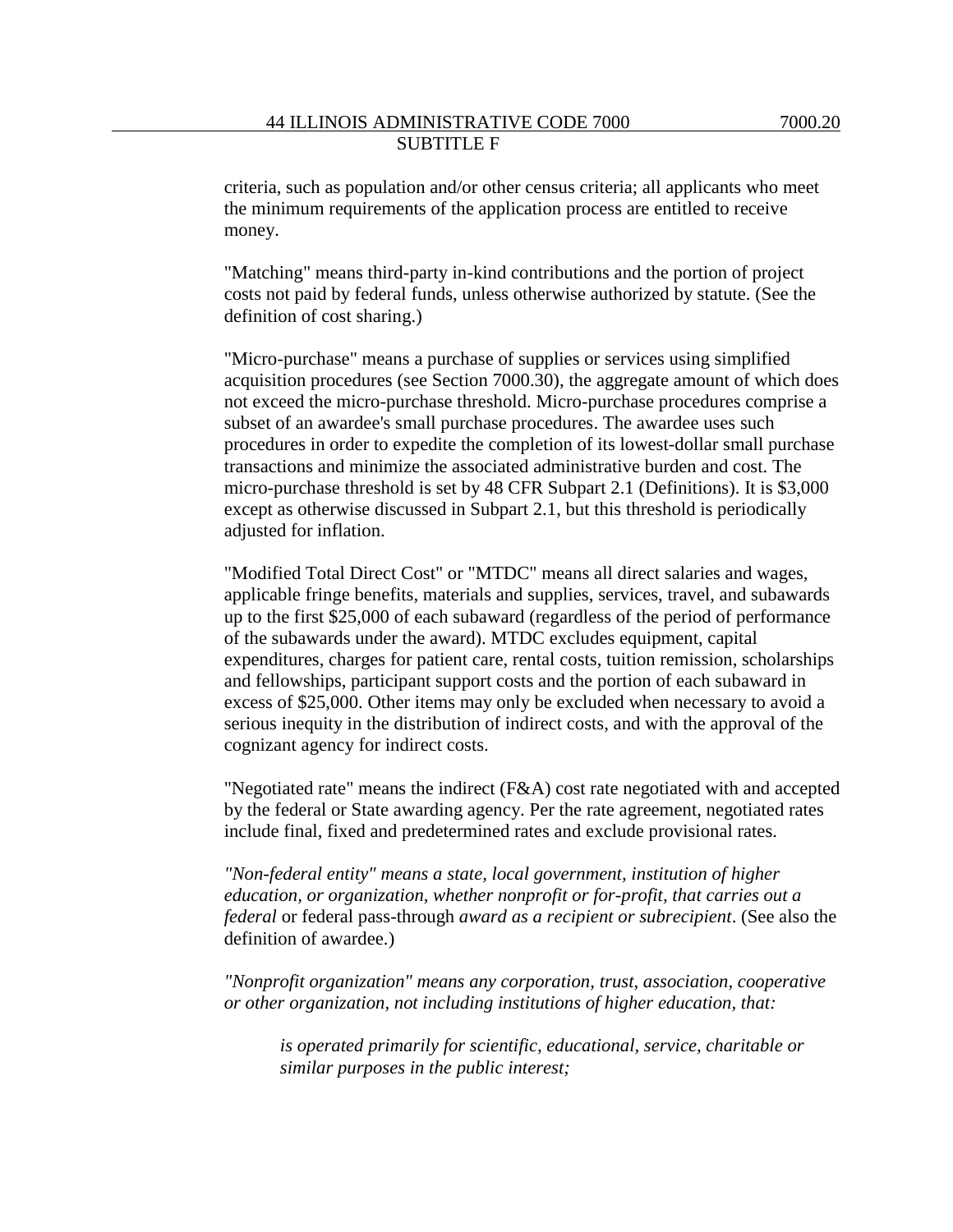*is not organized primarily for profit; and* 

*uses net proceeds to maintain, improve or expand the operations of the organization.*

"Notice of award" means the published announcement by a federal or State agency as a pass-through entity that a specific grant will be awarded to an awardee.

"Notice of funding opportunity" means an agency's formally issued announcement of the availability of federal or federal pass-through funding through one of its financial assistance programs. The announcement provides eligibility and evaluation criteria, funding preferences/priorities, the submission deadline, and information on how to obtain application kits.

*"Obligations", when used in connection with an* awardee*'s utilization of funds under an award, means:*

*orders placed for property and services;*

*contracts and subawards; and*

*similar transactions,*

*during a given period that require payment by the* awardee *during the same or future period.*

*"Office of Management and Budget" or "OMB" means the* federal *Office of Management and Budget of the Executive Office of the President.*

*"Oversight agency for audit" means the federal awarding agency that provides the predominant amount of funding directly to an* awardee *not assigned a cognizant agency for audit. When there is no direct funding, the awarding agency that is the predominant source of pass-through funding must assume the oversight responsibilities. The duties of the oversight agency for audit and the process for any reassignments are described in* UR section 200.513 (Responsibilities), paragraph (b).

"Participant support costs" means direct costs for items such as stipends or subsistence allowances, travel allowances, and registration fees paid to or on behalf of participants or trainees (but not employees) in connection with conferences or training projects.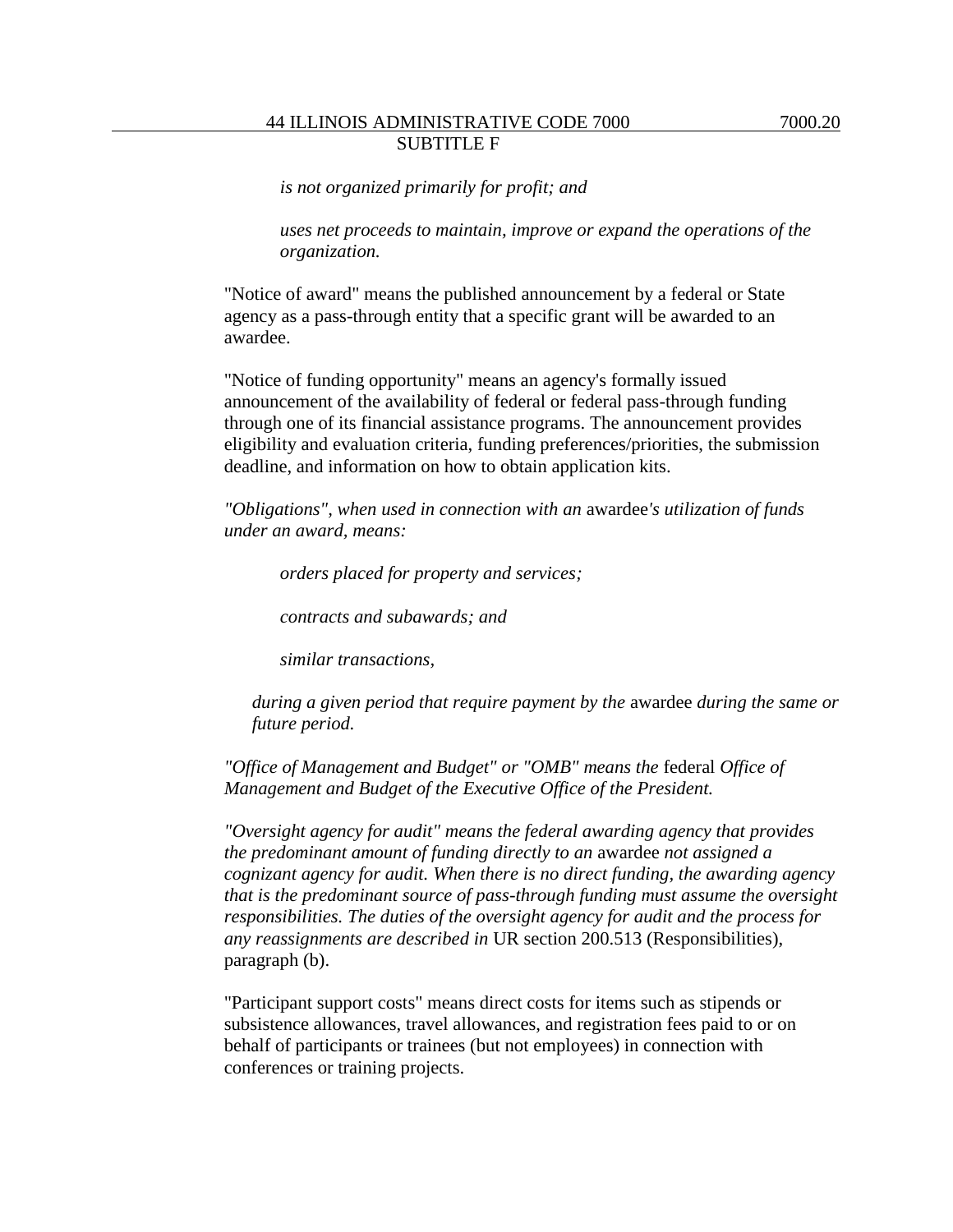"Performance goal" means a target level of performance expressed as a tangible, measurable objective, against which actual achievement can be compared, including a goal expressed as a quantitative standard, value or rate. In some instances (e.g., discretionary research awards), this may be limited to the requirement to submit technical performance reports (to be evaluated in accordance with State or federal agency policy).

"Period of performance" means the time during which the awardee may incur new obligations to carry out the work authorized under the federal or federal pass-through award. The federal awarding agency or federal pass-through entity must include start and end dates of the period of performance in the award (see section 200.210 (Information contained in a federal award), paragraph (a)(5) and section 200.331 (Requirements for pass-through entities), paragraph (a)(1)(D).

"Personal property" means property other than real property. It may be tangible, having physical existence, or intangible.

"Personally Identifiable Information" or "PII" means information that can be used to distinguish or trace an individual's identity, either alone or when combined with other personal or identifying information that is linked or linkable to a specific individual. Some information that is considered to be PII is available in public sources such as telephone books, public websites and university listings. This type of information is considered to be public PII and includes, for example, first and last name, address, work telephone number, email address, home telephone number, and general educational credentials. The definition of PII is not anchored to any single category of information or technology. Rather, it requires a case-by-case assessment of the specific risk that an individual can be identified. Non-PII can become PII whenever additional information is made publicly available, in any medium and from any source that, when combined with other available information, could be used to identify an individual.

"Predetermined rate" means an indirect cost rate, applicable to a specified current or future period, usually the organization's fiscal year. The rate is based on an estimate of the costs to be incurred during the period. A predetermined rate is not subject to adjustment.

"Prior approval" or "Prior written approval" means an authorization by one party, provided in writing to another party, to proceed in a specified manner.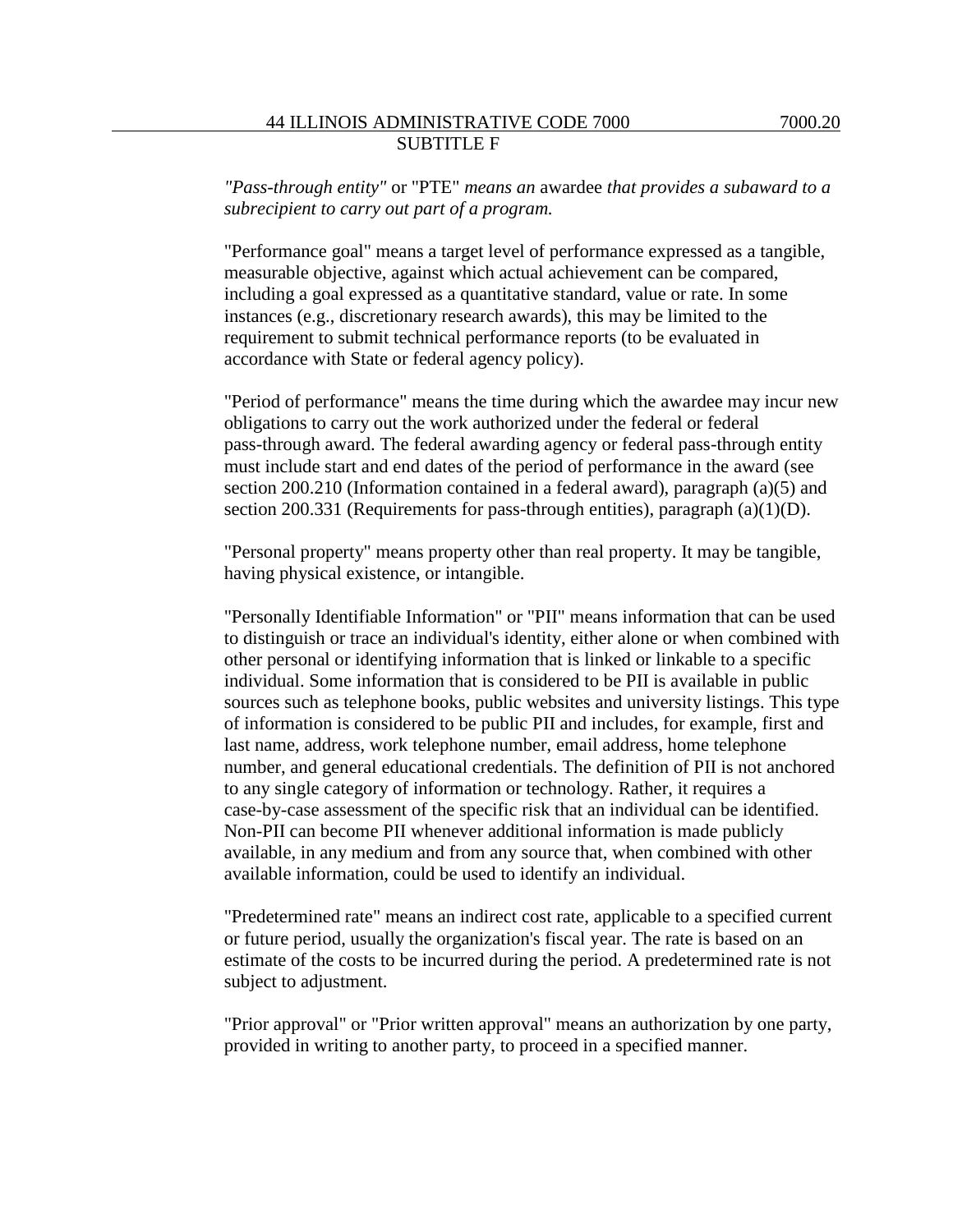"Program income" means gross income received by the non-federal awardee directly generated by a supported activity, or earned only as a result of the federal award during the period of performance, except as provided in UR section 200.307, paragraph (f) (also see the definition of period of performance). Program income includes, but is not limited to, income from fees for services performed, the use or rental of real or personal property acquired under federal awards, the sale of commodities or items fabricated under a federal or federal pass-through award, license fees and royalties on patents and copyrights, and principal and interest on loans made with federal or federal pass-through award funds. Interest earned on advances of federal or federal award funds is not program income. Except as otherwise provided in State or federal statutes, regulations, or the terms and conditions of the federal award, program income does not include rebates, credits, discounts and interest earned on any of them.

*"Project cost" means total allowable costs incurred under an award and all required cost sharing and voluntary committed cost sharing, including third-party contributions.*

### *"Property" means real property or personal property.*

"Protected Personally Identifiable Information" or "Protected PII" means an individual's first name or first initial and last name in combination with any one or more types of information, including, but not limited to, social security number, passport number, credit card numbers, security clearances, bank numbers, biometrics, date and place of birth, mother's maiden name, criminal, medical and financial records, and educational transcripts. This does not include PII that is required by law to be disclosed. (See also the definition of Personally Identifiable Information.)

"Provisional rate" means a temporary indirect cost rate applicable to a specified period that is used for funding, interim reimbursement, and reporting indirect costs on federal or federal pass-through awards pending the establishment of a final rate for the period.

# *"Public institutions of higher education" has the meaning provided in Section 1 of the Board of Higher Education Act* [110 ILCS 205].

"Questioned cost" means a cost that is questioned by the auditor because of an audit finding: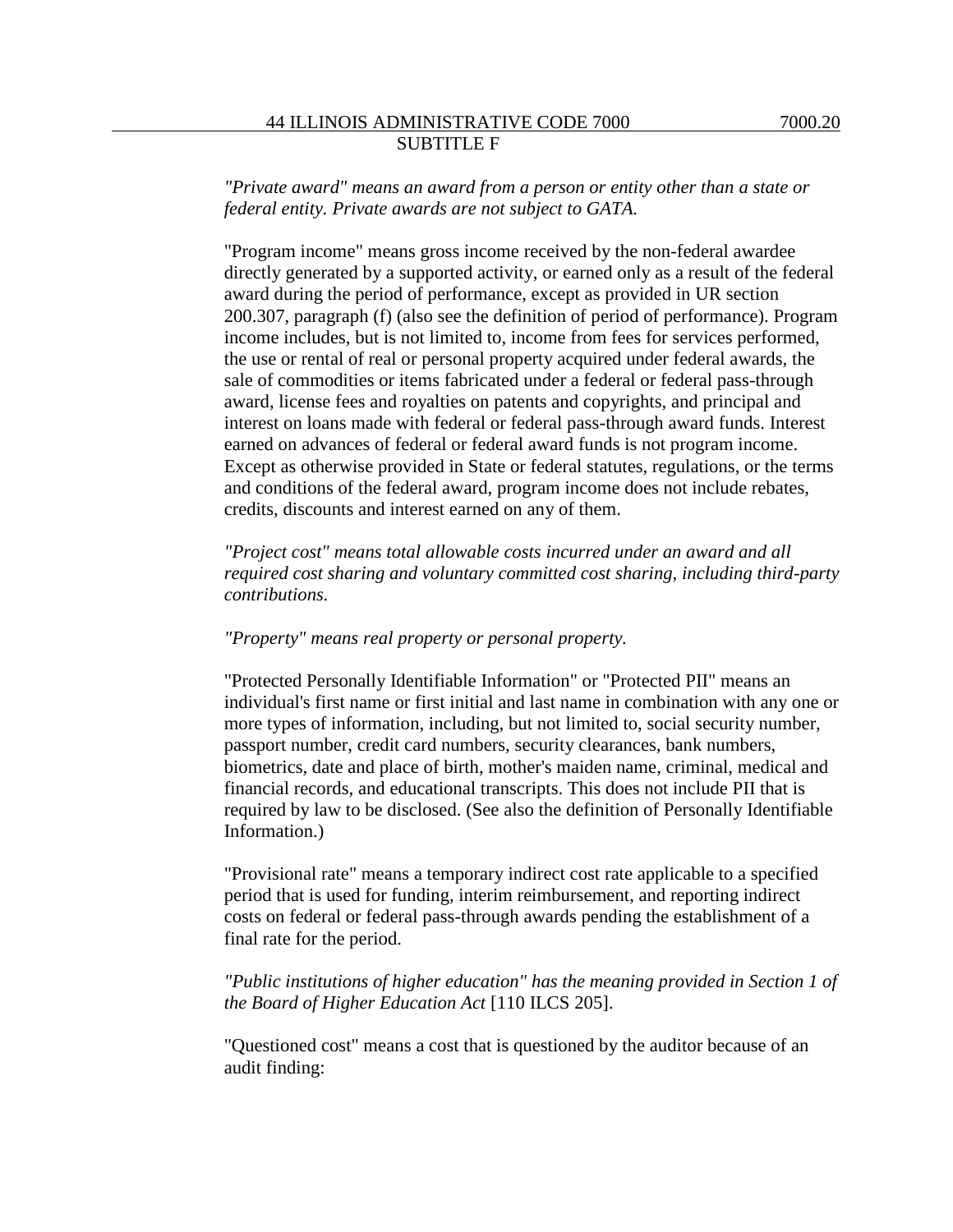When the costs, at the time of the audit, are not supported by adequate documentation; or

When the costs incurred appear unreasonable and do not reflect the actions a prudent person would take in the circumstances.

"Real property" means land, including land improvements, structures and appurtenances thereto, but excludes moveable machinery and equipment.

*"Recipient" means* an awardee *that receives an award directly from* a federal *awarding agency to carry out an activity under a program. "Recipient" does not include subrecipients.* (See the definition of non-federal entity.)

*"Research and Development"* or "R&D" *means all research activities, both basic and applied, and all development activities that are performed by non-federal entities.* "Research'' is defined as a systematic study directed toward fuller scientific knowledge or understanding of the subject studied. "Development'' is the systematic use of knowledge and understanding gained from research directed toward the production of useful materials, devices, systems or methods, including design and development of prototypes and processes.

"SAM" means the federal System for Award Management (https://www.sam.gov).

"Simplified acquisition threshold" means the dollar amount below which an awardee may purchase property or services using small purchase methods. Nonfederal entities adopt small purchase procedures in order to expedite the purchase of items costing less than the simplified acquisition threshold. The simplified acquisition threshold is set by 48 CFR Subpart 2.1 (Definitions) and in accordance with 41 USC 1908. The current simplified acquisition threshold is \$150,000, but this threshold is periodically adjusted for inflation. (See the definition of micro-purchase.)

### *"Single Audit Act" means the federal Single Audit Act Amendments of 1996 (31 USC 7501 through 7507).*

"Special purpose equipment" means equipment that is used only for research, medical, scientific or other technical activities. Examples of special purpose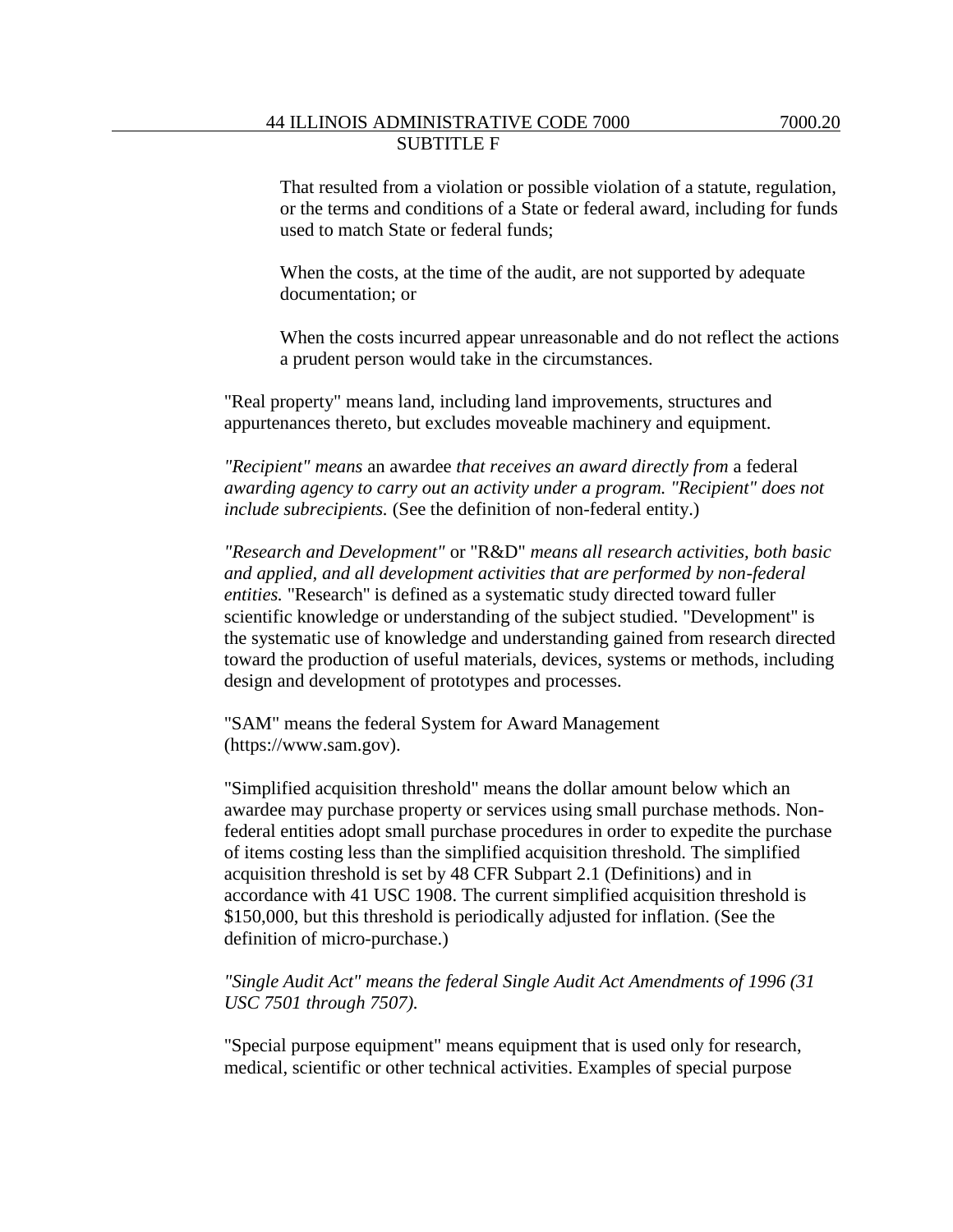equipment include microscopes, x-ray machines, surgical instruments and spectrometers.

*"State agency" means an executive branch agency. For purposes of GATA, "State agency" does not include public institutions of higher education.*

"State fiscal year" means the period beginning on July 1 and ending on June 30.

*"State grant-making agency" means a State agency that provides an award to an* awardee. *"State grant-making agency" has the same meaning as "State awarding agency".*

*"State interest" means the acquisition or improvement of real property, equipment or supplies under a State award, the dollar amount that is the product of the State share of the total project costs and current fair market value of the property, improvements, or both, to the extent the costs of acquiring or improving the property were included as project costs.*

*"Student Financial Aid"* or "SFA" *means federal awards under those programs of general student assistance, such as those authorized by Title IV of the Higher Education Act of 1965, as amended (20 USC 1070 through 1099d), that are administered by the United States Department of Education and similar programs provided by other federal agencies. "Student Financial Aid" does not include federal awards under programs that provide fellowships or similar federal awards to students on a competitive basis or for specified studies or research.* Individual direct recipients are not subject to the controls required by this Part.

*"Subaward" means a federal award provided by a pass-through entity to a subrecipient for the subrecipient to carry out part of a federal award received by the pass-through entity. "Subaward" does not include payments to a contractor or payments to an individual who is a beneficiary of a federal program. A "subaward" may be provided through any form of legal agreement, including an agreement that the pass-through entity considers a contract.*

*"Subrecipient" means an* awardee *that receives a federal subaward from a passthrough entity to carry out part of a federal program. "Subrecipient" does not include an individual who is a beneficiary of* the *program. A "subrecipient" may also be a recipient of other federal awards directly from a federal awarding agency.*

"Supplies" means all tangible personal property other than those described in the definition of equipment. A computing device is a supply if the acquisition cost is less than the lesser of the capitalization level established by the awardee for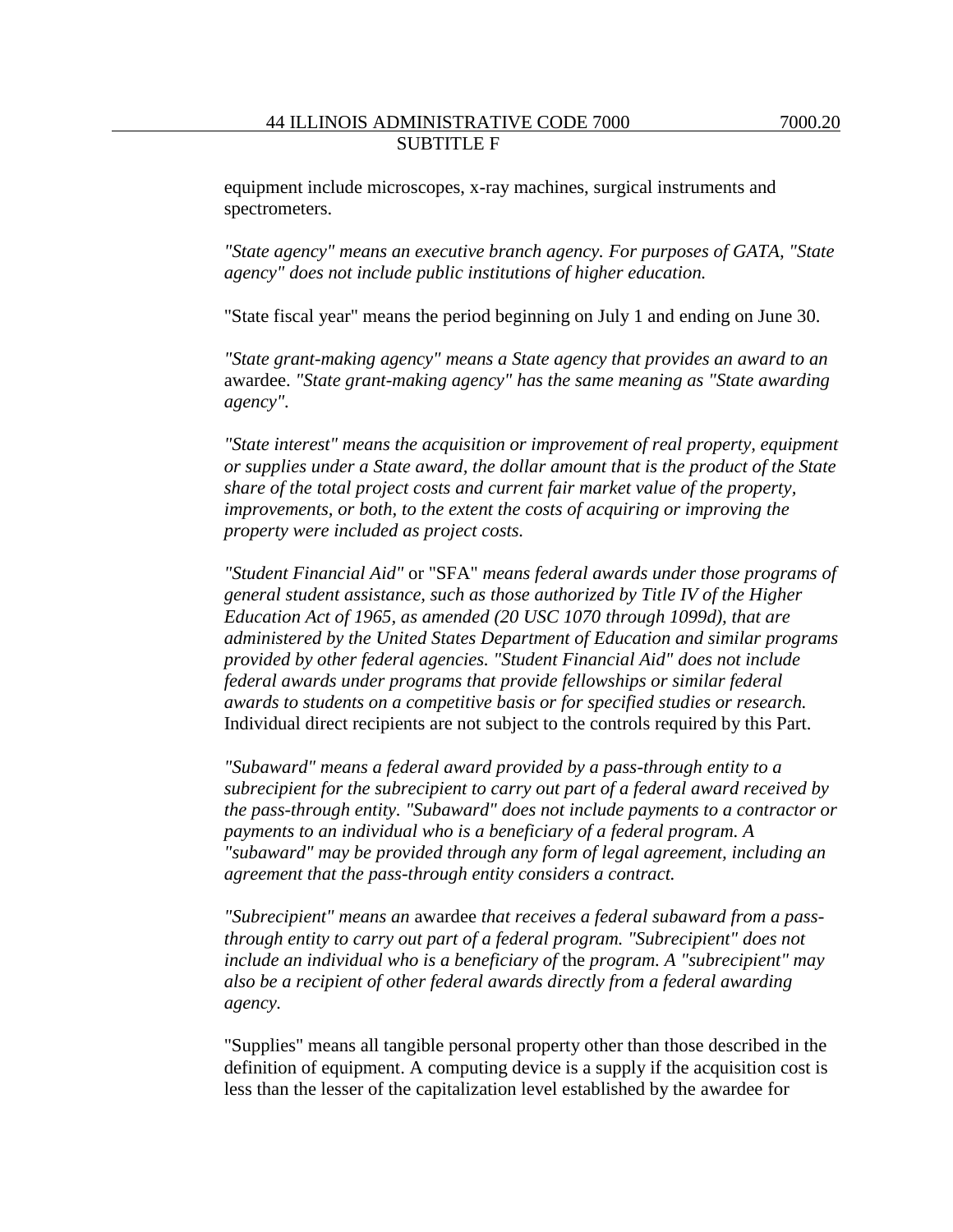*"Suspension" means a post-award action by the federal agency or pass-through entity that temporarily withdraws the federal agency's or pass-through entity's financial assistance sponsorship under an award, pending corrective action by the recipient or subrecipient or pending a decision to terminate the award.*

"Termination" means the ending of a federal or federal pass-through award, in whole or in part, at any time prior to the planned end of the period of performance.

"Third-party in-kind contributions" means the value of non-cash contributions (i.e., property or services) that benefit a State- or federally-assisted project or program and are contributed by non-federal third parties, without charge, to an awardee under a State or federal award.

"Total compensation" means the cash and noncash dollar value earned by the executive during the grantee's or subrecipient's preceding fiscal year and includes the following: salary and bonus; awards of stock, stock options and stock appreciation rights; earnings for services under non-equity incentive plans; and change in pension value.

"Unallowable cost" means a cost specified by law or regulation, federal cost principles, or the terms and conditions of an award that may not be reimbursed under a grant or cooperative agreement.

*"Uniform Administrative Requirements, Costs Principles, and Audit Requirements for Federal Awards"* or "Uniform Requirements" or "UR" *means those rules applicable to grants contained in 2 CFR 200.*

"Unliquidated obligations" means, for financial reports prepared on a cash basis, obligations incurred by the awardee that have not been paid (liquidated). For reports prepared on an accrual expenditure basis, these are obligations incurred by the awardee for which an expenditure has not been recorded.

"Unobligated balance" means the amount of funds under a State or federal award that the awardee has not obligated. The amount is computed by subtracting the cumulative amount of the awardee's unliquidated obligations and expenditures of funds under the State or federal award from the cumulative amount of the funds that the State awarding agency or pass-through entity authorized the awardee to obligate.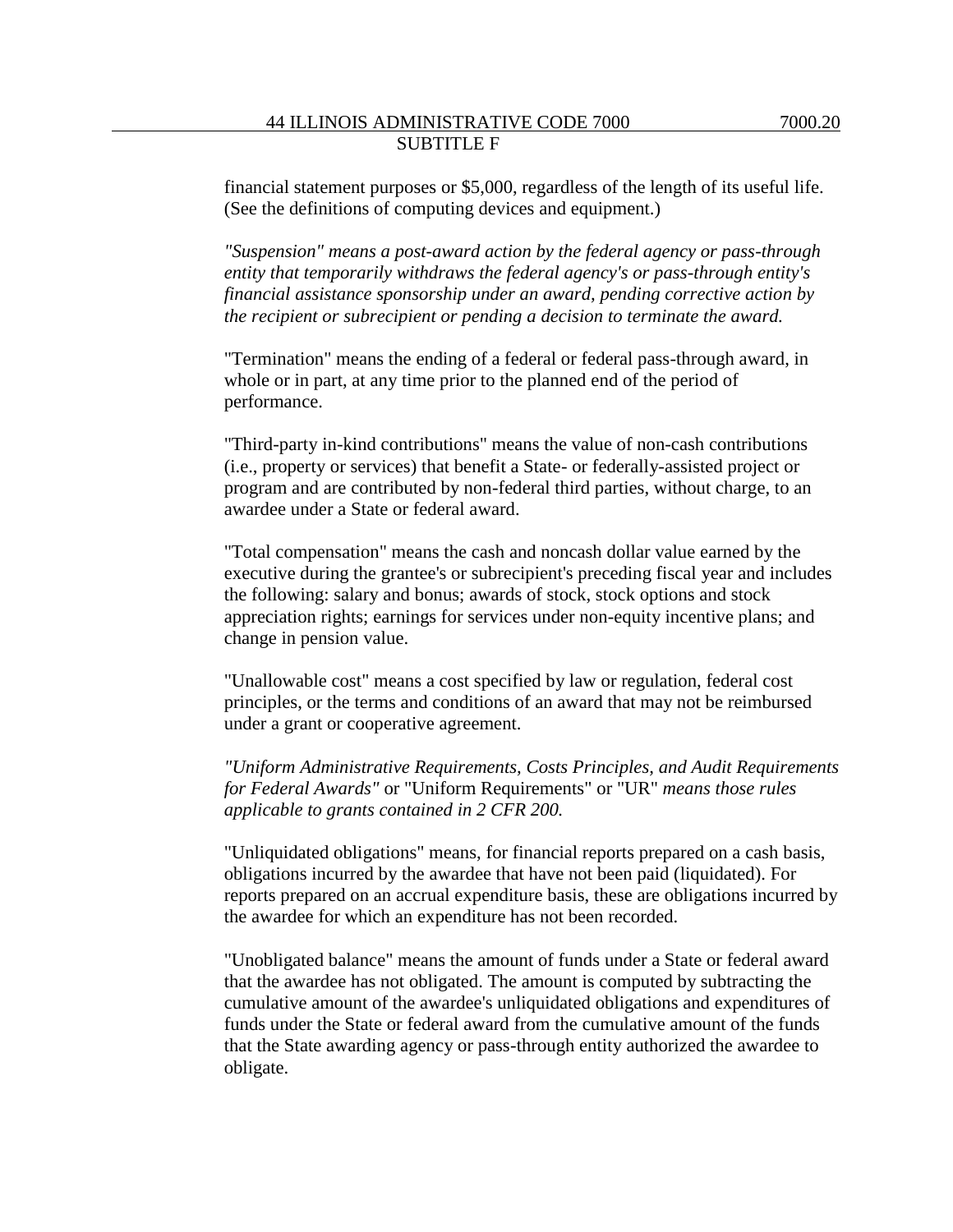"USC" means the United States Code.

*"Voluntary committed cost sharing" means cost sharing specifically pledged on a voluntary basis in the proposal's budget or the award on the part of the* awardee *and that becomes a binding requirement of the award.* [30 ILCS 708/15]

#### **Section 7000.30 Incorporations and Referenced Materials**

- a) References to Federal and State Statutes
	- 1) Federal Statutes
		- A) Cash Management Improvement Act (31 USC 1)
		- B) Federal Funding Accountability and Transparency Act (31 USC 6101)
		- C) Freedom of Information Act (5 USC 552)
		- D) Improper Payments Elimination and Recovery Act of 2012 (31 USC 3321 note)
		- E) Internal Revenue Code (26 USC)
		- F) Simplified Acquisition Procedures: Inflation adjustment of acquisition-related dollar thresholds (41 USC 1908)
		- G) Single Audit Act of 1984 as amended by the Single Audit Act Amendments of 1996 (31 USC 7501)
	- 2) Illinois Statutes
		- A) Grant Accountability and Transparency Act [30 ILCS 708]
		- B) Fiscal Control and Internal Auditing Act [30 ILCS 10]
		- C) Freedom of Information Act [5 ILCS 140]
		- D) Illinois Grant Funds Recovery Act [30 ILCS 705]; Section 15.1 creates the Illinois Single Audit Commission
		- E) Illinois State Auditing Act [30 ILCS 5]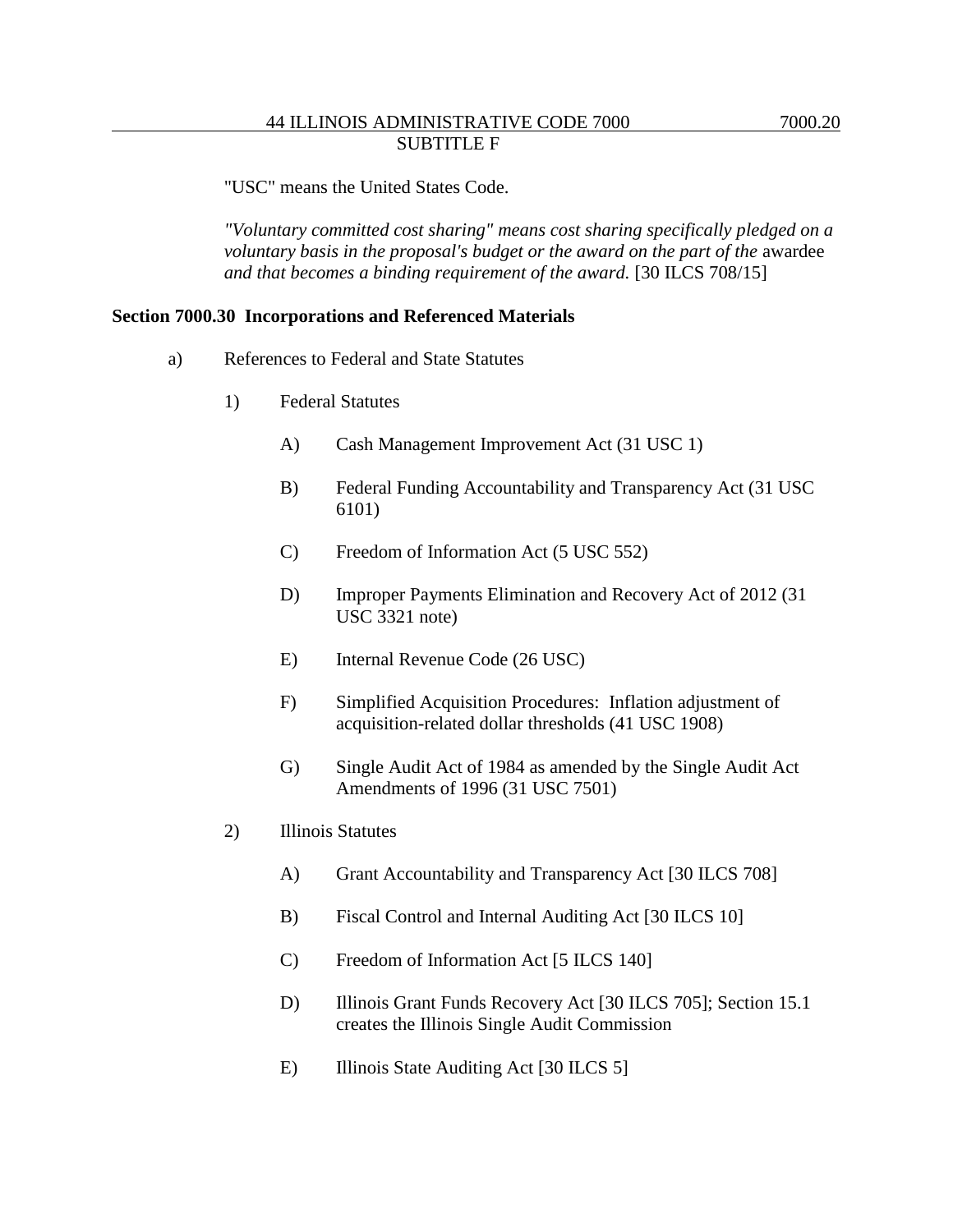- F) Board of Higher Education Act [110 ILCS 205]
- b) Incorporations By Reference
	- 1) Federal Regulations
		- A) Uniform Administrative Requirements, Cost Principles, and Audit Requirements for Federal Awards (2 CFR 200 (December 2014)):

II. i) Subpart B – General Provisions

ii) Subpart C – Pre-Federal Award Requirements and Contents of Federal Awards ISubpart B – General Provisions except: I. Section  $\S 200.203$  (6)(b) the timeframe shall be 45

calendar days.

II. Section §200.204 requires that an appeals must be described and incorporated with the merit-based review process.

III. Section §200.205 must use a risk based approach as described in subsection (c) IV. III. Section §200.210 State related references

- iii) Subpart D Post Federal Award Requirements except for:
	- I. Section §200.308 (e) adds The Federal awarding agency may, at its option, restrict the transfer of funds among direct cost categories or programs, functions and activities for Federal awards in which the Federal share of the project exceeds the Simplified Acquisition Threshold and the cumulative amount of such transfers exceeds or is expected to exceed 10 percent per detail line item or \$1,000, whichever is greater, of the total budget as last approved by the Federal awarding agency. The Federal awarding agency cannot permit a transfer that would cause any Federal appropriation to be used for purposes other than those consistent with the appropriation. I.II. §200.336 adds Any entity of the State including, but not limited to, the State awarding agency, the Auditor General, the Attorney General, any Executive Inspector General, and the Inspector General of the State awarding agency, as applicable, or any of their authorized representatives must have the right of access to any documents, papers, or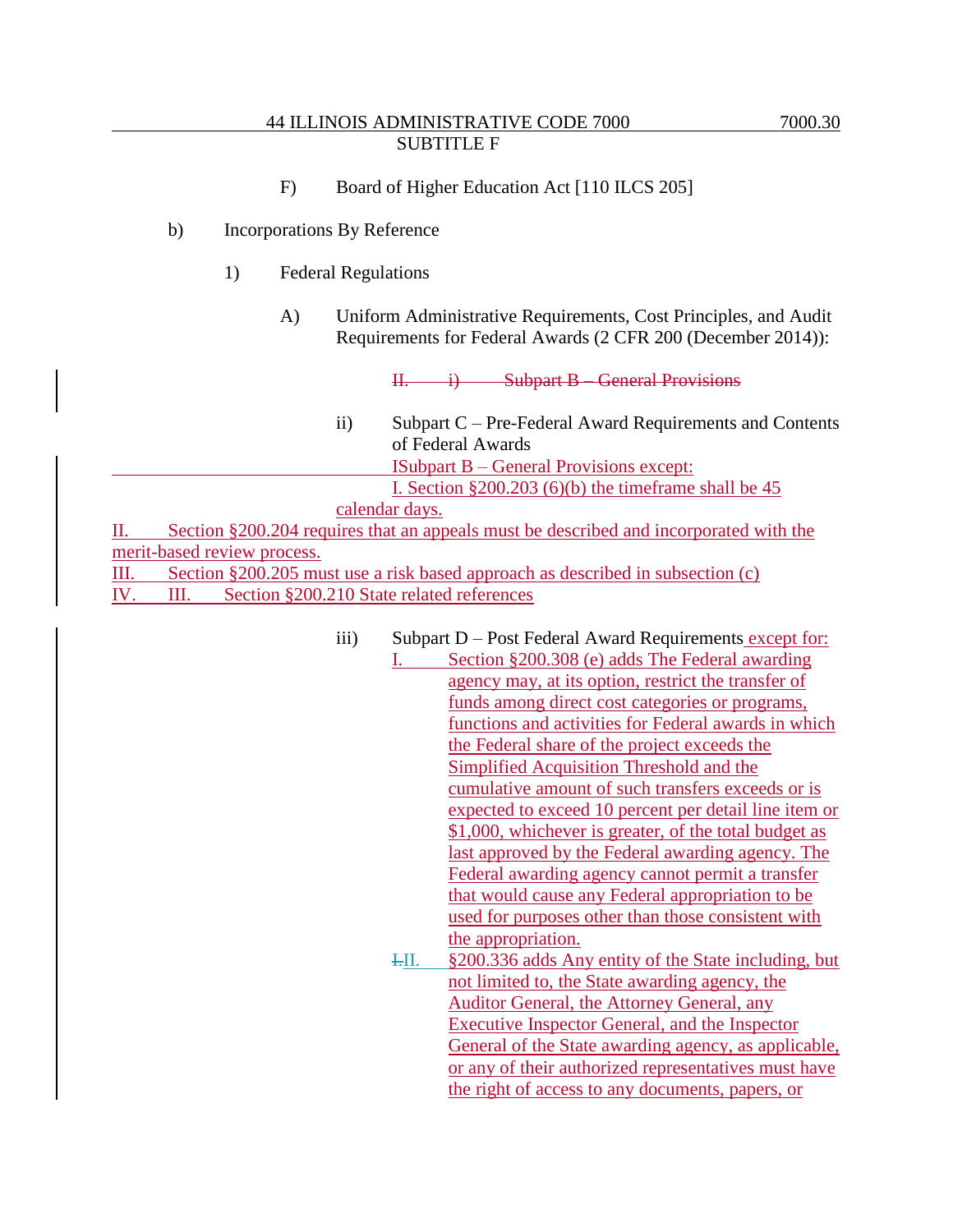other records of the subrecipient which are pertinent to the State award in order to make audits, examinations, excerpts, and transcripts. The right also includes timely and reasonable access to the subrecipient's personnel for the purpose of interview and discussion related to such documents.

- iv) Subpart  $E Cost$  Principles
- v) Subpart  $F -$ Audit Requirements
- vi) Appendix I Full Text of Notice of Funding Opportunity
- vii) Appendix II Contract Provisions for Non-Federal Entity Contracts Under Federal Awards
- viii) Appendix III Indirect (F&A) Costs Identification and Assignment, and Rate Determination for Institutions of Higher Education (IHEs)
- ix) Appendix IV Indirect (F&A) Costs Identification and Assignment, and Rate Determination for Nonprofit **Organizations**
- x) Appendix V State/Local Government and Indian Tribe-Wide Central Service Cost Allocation Plans
- xi) Appendix VI Public Assistance Cost Allocation Plans
- xii) Appendix VII States and Local Government and Indian Tribe Indirect Cost Proposals
- xiii) Appendix VIII Nonprofit Organizations Exempted From Subpart  $E - Cost$  Principles
- xiv) Appendix IX Hospital Cost Principles
- $xv$  Appendix  $X$  Data Collection Form (Form SF-SAC)
- xvi) Appendix XI Compliance Supplement
- B) Cost Accounting Standards (48 CFR 9904 (2014))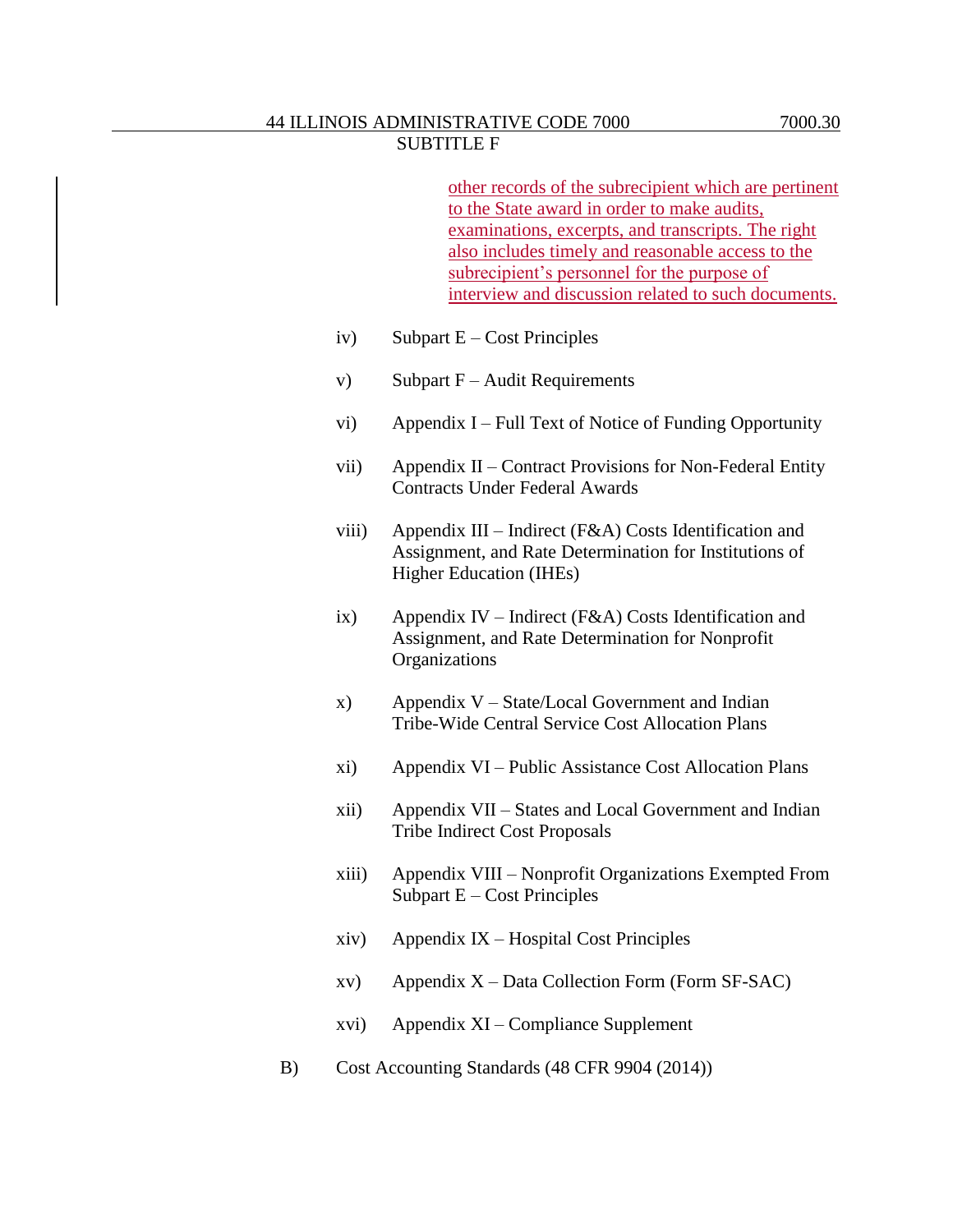- C) Federal Acquisition Regulations System (48 CFR Ch. 1 (2014))
- D) Rules and Procedures for Efficient Federal-State Funds Transfers (31 CFR 205)
- 2) Government Auditing Standards (Yellow Book), U.S. Government Accountability Office by the Comptroller General of the United States (2011 Revision) (http://www.gao.gov/yellowbook)
- 3) No later editions of the regulations and standards listed in subsection (b) are incorporated in this Part.

#### **Section 7000.40 Governor's Office of Management and Budget Responsibilities**

- a) Grant Accountability and Transparency Unit. *GOMB shall, on or before July 1, 2014, establish a centralized unit* known as GATU*. The unit shall be funded with a portion of the administrative funds provided under existing and future federal pass-through grants. The amounts charged will be allocated based on the actual cost of the services provided to State grant-making agencies and public institutions of higher education in accordance with the applicable federal cost principles contained in 2 CFR 200. The Act does not cause a reduction in the amount of any State or federal grant awards that have been or will be directed towards State agencies or public institutions of higher education.* [30 ILCS 708/55]
- b) GOMB Responsibilities. *GOMB shall:*
	- 1) *provide technical assistance and interpretations of policy requirements in order to ensure effective and efficient implementation of the Act by State grant-making agencies* [30 ILCS 708/55];
	- 2) *have authority to approve any exceptions to the requirements of the Act, and shall adopt rules governing the criteria to be considered when an exception is requested. Exceptions shall only be made in particular cases in which adequate justification is presented* [30 ILCS 708/55];
	- 3) *adopt rules regarding conflict of interest policies for awards. A nonfederal entity must disclose in writing any potential conflict of interest to the pass-through entity in accordance with applicable awarding agency policy* [30 ILCS 708/35];
	- 4) *with the advice and technical assistance of ILSAC, adopt rules requiring that the applicant for an award disclose, in a timely manner and in*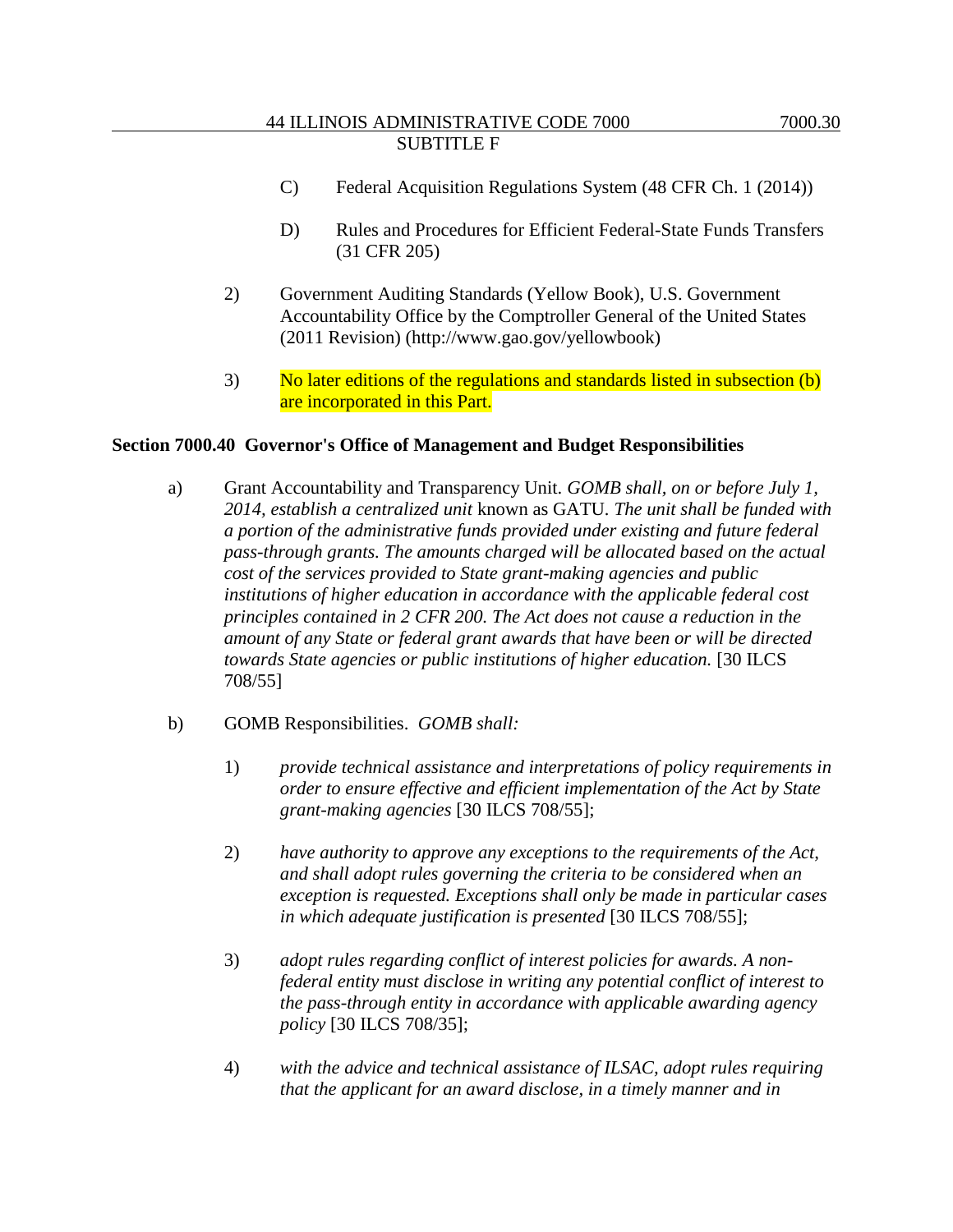*writing, to the pass-through entity all violations of State or federal criminal law involving fraud, bribery, or gratuity violations potentially affecting the award. Failure to make the required disclosures may result in any of the following remedial actions:*

- A) *The temporary withholding of cash payments pending correction of the deficiency by the awarding agency or non-federal entity or more severe enforcement action by the pass-through entity*;
- B) *Disallowance of (that is, denial of both use of funds and any applicable matching credit for) all or part of the cost of the activity or action not in compliance*;
- C) *Whole or partial suspension or termination of the award*;
- D) *Initiation of suspension or debarment proceedings authorized under* this Part *and awarding agency* rules *(or, in the case of a pass-through entity, recommendation that such a proceeding be initiated by the awarding agency);*
- E) *Withholding further awards for the project or program*;
- F) *Taking any other remedial action that may be available*. [30 ILCS 708/40]

### **Section 7000.50 Grant Accountability and Transparency Unit Responsibilities**

- a) *GATU shall be responsible for:*
	- 1) *The development of minimum requirements applicable to the staff of grant applicants to manage and execute grant awards for programmatic and administrative purposes, including grant management specialists with:*
		- A) *general and technical competencies;*
		- B) *programmatic expertise;*
		- C) *fiscal expertise and systems necessary to adequately account for the source and application of grant funds for each program; and*
		- D) *knowledge of compliance requirements;*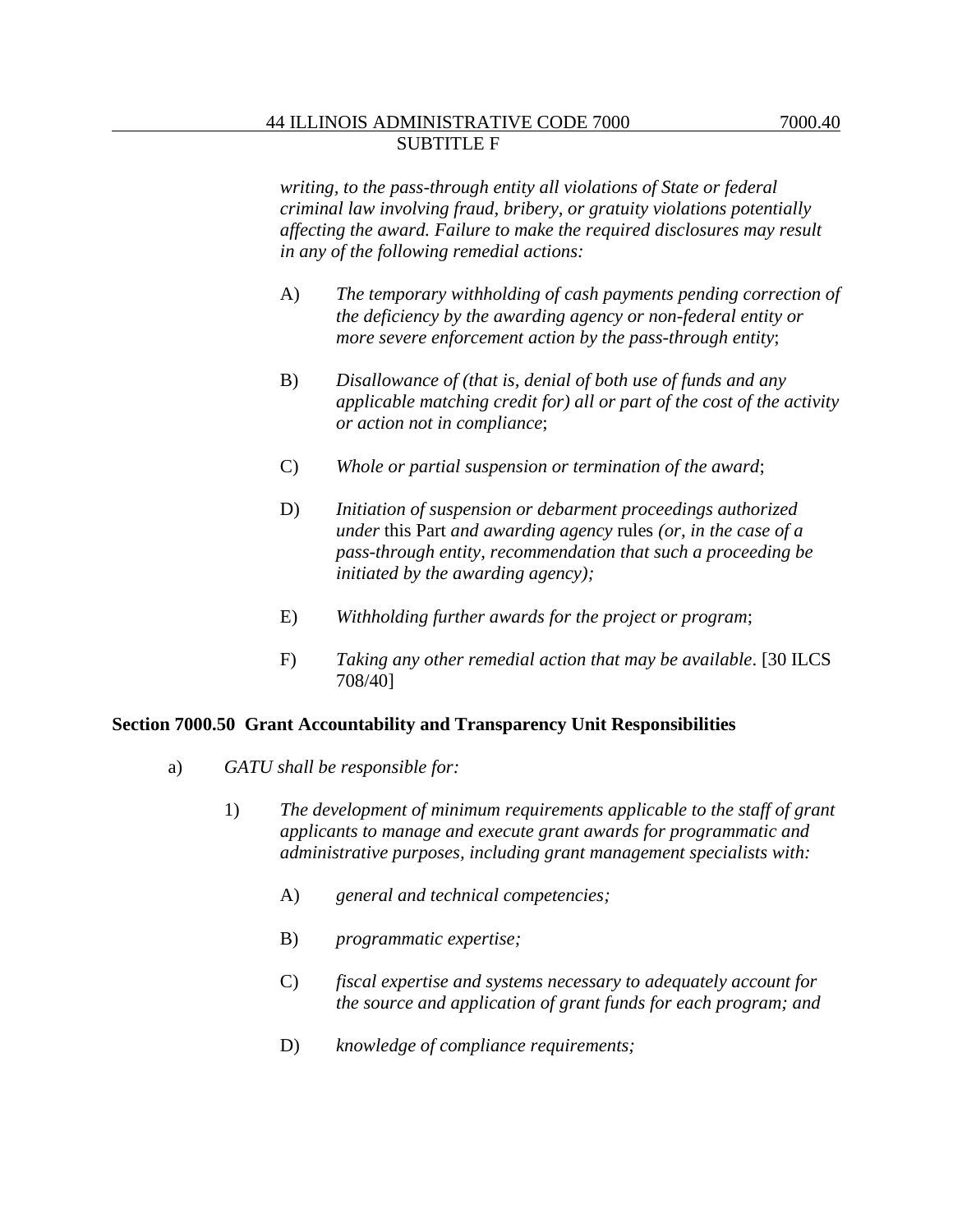- 3) *Accurate, current, and complete disclosure of the financial results of each funded award,* as set forth in UR sections 200.327 through 200.329;
- 4) *Development of criteria for requiring the retention of a fiscal agent and for becoming a fiscal agent;*
- 5) *Development of disclosure requirements in the grant application pertaining to:*
	- A) *related-party status between grantees and grant-making agencies;*
	- B) *past employment of applicant officers and grant managers;*
	- C) *disclosure of current or past employment of members of immediate family; and*
	- D) *disclosure of senior management of grantee organization and their relationships with contracted vendors;*
- 6) *Implementation of rules prohibiting a grantee from charging any cost allocable to a particular award or cost objective to other State or federal awards to overcome fund deficiencies, to avoid restrictions imposed by law or terms of the federal awards, or for other reasons;*
- 7) *Implementation of rules prohibiting a non-federal entity from earning or keeping any profit resulting from State or federal financial assistance, unless prior approval has been obtained from GOMB and is expressly authorized by the terms and conditions of the award;*
- 8) *Maintenance of an Illinois Debarred and Suspended List that contains the names of those individuals and entities that are ineligible, either temporarily or permanently, to receive an award of grant funds from the State;*
- 9) *Ensuring the adoption of standardized rules for the implementation of the Act by State grant-making agencies. GATU shall provide such advice and technical assistance to the State grant-making agencies as is necessary or indicated* in order *to ensure compliance with the Act;*
- 10) Coordination of financial and single audit reviews;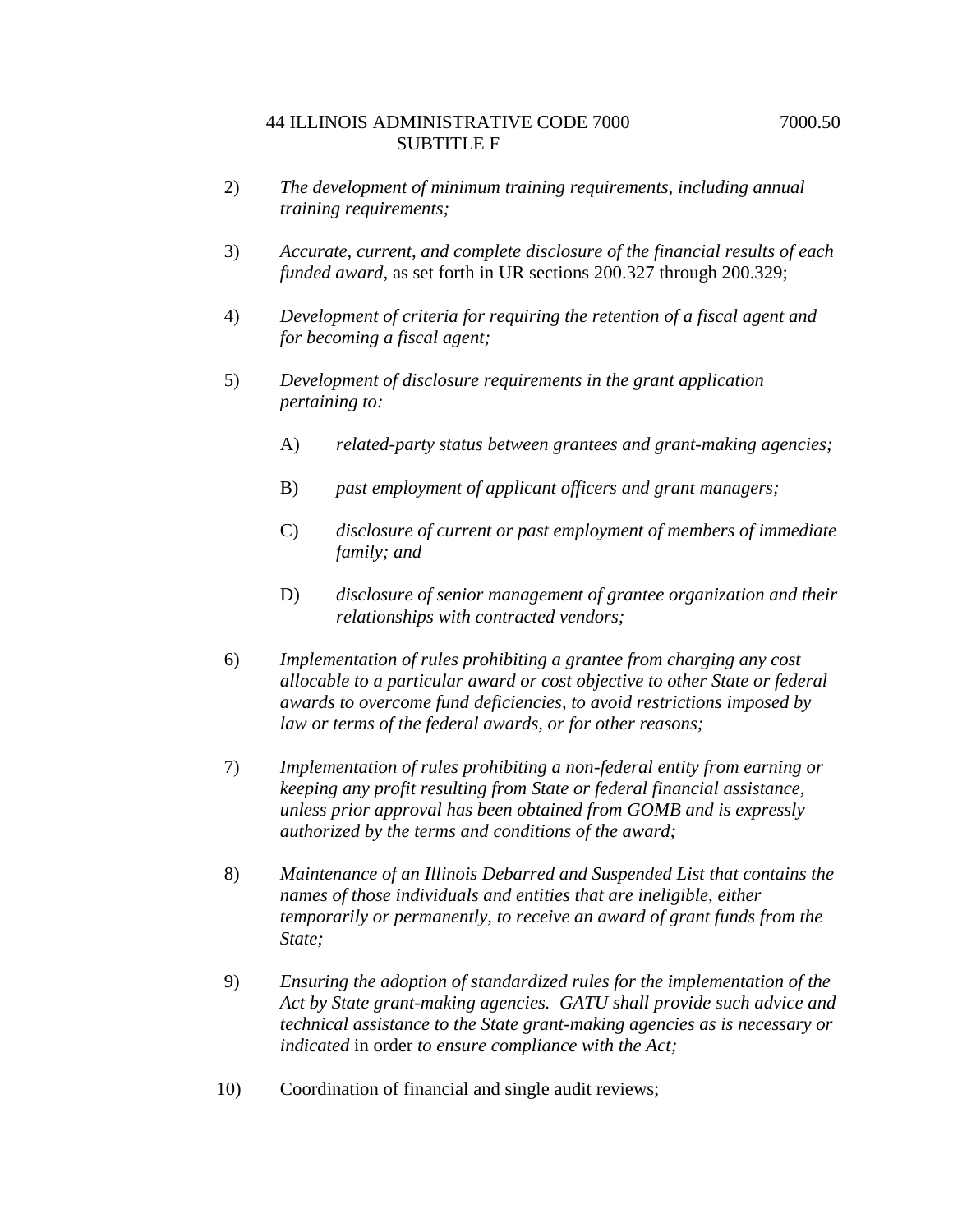- 11) Coordination of on-site reviews of grantees and subrecipients; and
- 12) Maintenance of the Catalog of State Financial Assistance (see Section 7000.60), which is available to the public at http://csfa.illinois.gov.
- b) *GATU shall have no power or authority* regarding the *approval, disapproval, management, or oversight of grants entered into or awarded by a State* agency *or by a public institution of higher education*. *The power or authority existing under law to grant or award grants by a State agency or by a public IHE shall remain with that State agency or public IHE. GATU shall be responsible for reviewing and approving amendments to the Administrative Code proposed by State grant agencies in connection with the implementation of the Act and shall be responsible for establishing standardized policies and procedures for State grantmaking agencies in order to ensure compliance with the Uniform Requirements, all of which must be adhered to by the State grant-making agencies throughout the life cycle of the grant.*
- c) *The powers and functions of grant-making by State agencies or public IHE may not be transferred to, nor may prior grant approval be transferred to, any other person, office or entity within the executive branch of State government.* [30 ILCS 708/60]

### **Section 7000.60 Catalog of State Financial Assistance**

*The Catalog of State Financial Assistance is a single, authoritative, statewide, comprehensive source document of State financial assistance program information* maintained by GATU*. The Catalog shall contain, at a minimum, the following information:*

- a) *An introductory section that contains Catalog highlights, an explanation of how to use the Catalog, an explanation of the Catalog and its contents, and suggested grant proposal writing methods and grant application procedures;*
- b) *A comprehensive indexing system that categorizes programs by issuing agency, eligible applicant, application deadlines, function, popular name, and subject area;*
- c) *Comprehensive appendices showing State assistance programs that require coordination through the Act and regulatory, legislative, and Executive Order authority for each program, commonly used abbreviations and acronyms, agency regional and local office addresses, and sources of additional information;*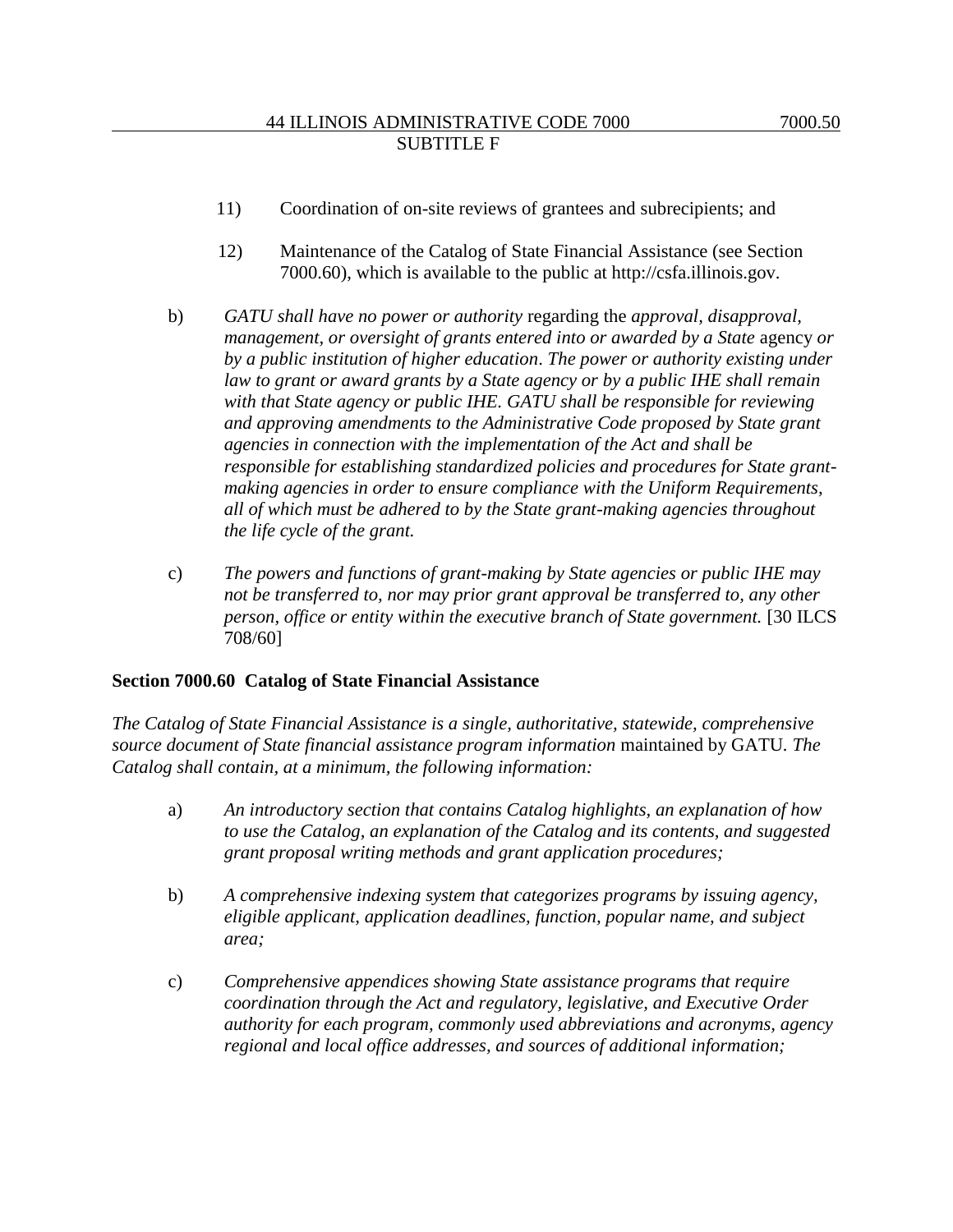- e) *Program number, title, and popular name, if applicable;*
- f) *The name of the State department or agency or independent agency and primary organization sub-unit administering the program;*
- g) *The enabling legislation, including popular name of the Act, titles and Sections, Public Act number, and citation to the Illinois Compiled Statutes;*
- h) *The type or types of financial and nonfinancial assistance offered by the program;*
- i) *Uses and restrictions placed upon the program;*
- j) *Eligibility requirements, including applicant eligibility criteria, beneficiary eligibility criteria, and required credentials and documentation;*
- k) *Objectives and goals of the program;*
- l) *Information regarding application and award processing; application deadlines; range of approval or disapproval time; appeal procedure; and availability of a renewal or extension of assistance;*
- m) *Assistance considerations, including an explanation of the award formula, matching requirements, and the length and time phasing of the assistance;*
- n) *Post-assistance requirements, including any reports, audits, and records that may be required;*
- o) *Program accomplishments (where available) describing quantitative measures of program performance;*
- p) *Regulations, guidelines, and literature containing citations to the Illinois Administrative Code, the Code of Federal Regulations, and other pertinent informational materials;* and
- q) *The names, telephone numbers, and e-mail addresses of persons to be contacted for detailed program information at the headquarters, regional, and local levels.*  [30 ILCS 708/30]

# **Section 7000.70 Auditing Standards**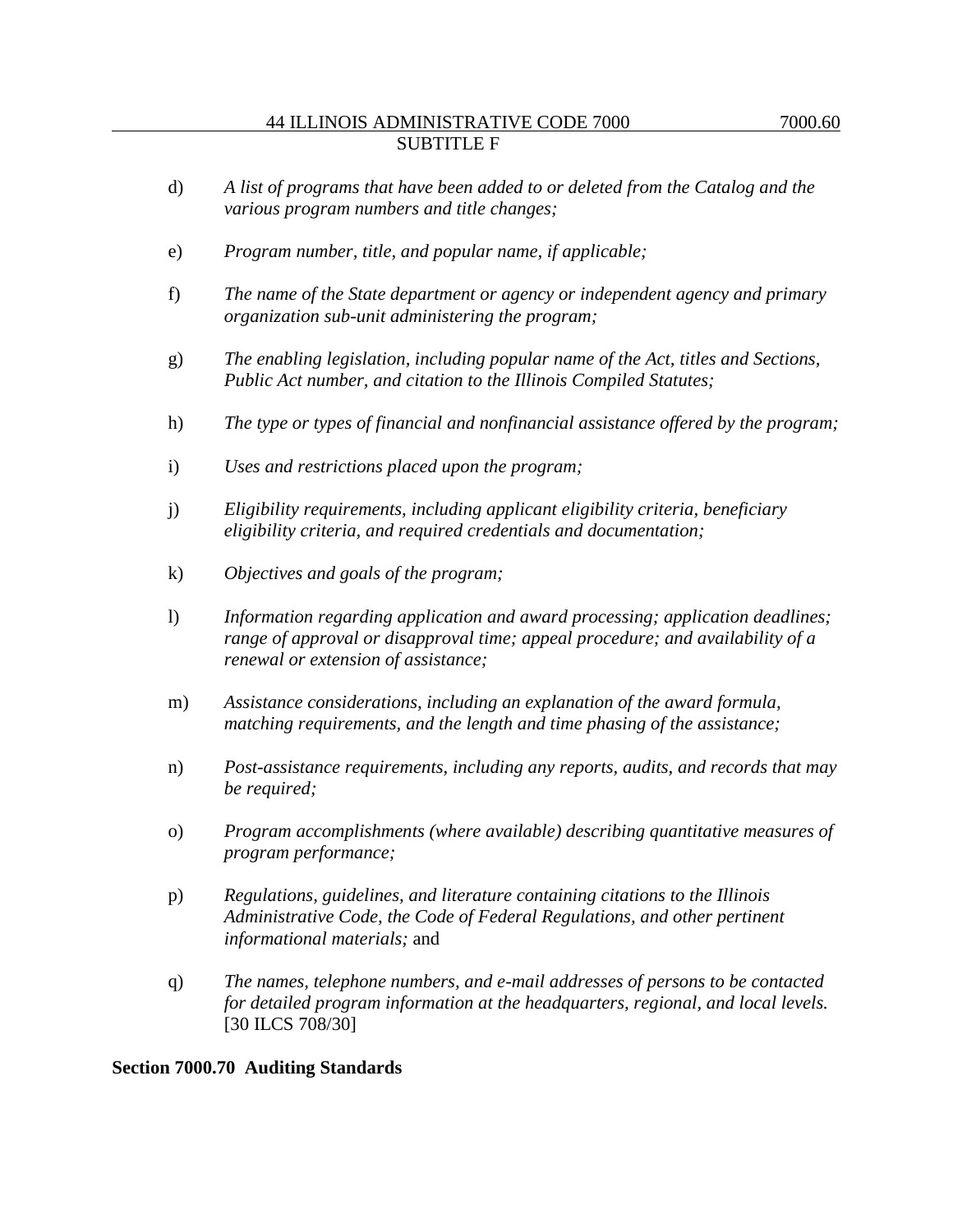- a) Effective Date for Standards *The standards set forth in* UR Subpart F, *and any other standards that apply directly to State or federal agencies, shall apply to audits of fiscal years beginning on or after December 26, 2014.*
- b) Availability of Records Awardees must make their books and records *available for review or audit by appropriate officials of the pass-through entity* or awarding *agency, the Auditor General, the* Executive *Inspector General, appropriate officials of the* federal awarding *agency, and the federal Government Accountability Office.* [30 ILCS 708/65(b)]
- c) Exemptions
	- 1) Auditor General. *This Act does not affect the provisions of the Illinois State Auditing Act and does not address the external audit function of the Auditor General.* [30 ILCS 708/65(d)]
	- 2) For-Profit Subrecipients
		- A) A) The requirements of UR subpart F *do not apply to for-profit subrecipients because for-profit subrecipients are not subject to the requirements of* UR subpart F*, Audits of States, Local and Non-Profit Organizations. Audits of for-profit subrecipients must be conducted pursuant to a Program Audit Guide issued by the Federal awarding agency. If a Program Audit Guide is not available, the State awarding agency must prepare a Program Audit Guide in accordance with the OMB Circular A-133 Compliance Supplement* (see UR appendix IX; the Supplement can be found at https://www.whitehouse.gov/omb/circulars\_default). *For-profit entities are subject to all other general administrative requirements*

*and cost principles applicable to grants*. [30 ILCS 708/20(a)]

- 3) For-Profit subrecipients who expend \$750,000 or more during their fiscal year are required to have an audit conducted in accordance with §200.507 Program-specific audits.
- 4) All recipients and subrecipients who expend less than \$750,000 during their fiscal year are required to follow the audit requirements below

A)Subrecipients and grantees who expends \$300,000 or more during the awardees fiscal year must have a financial audit conducted in accordance with generally accepted government auditing standards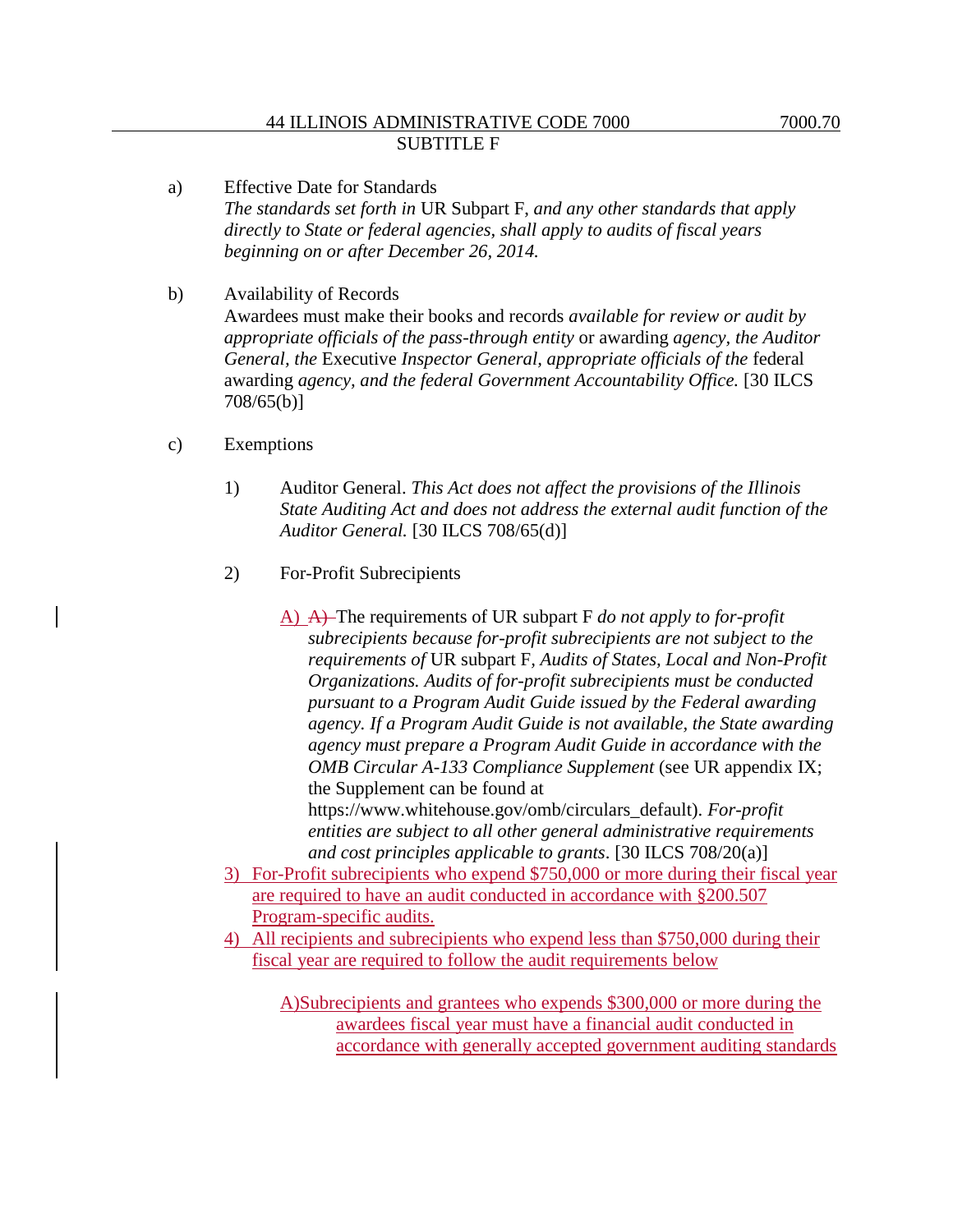- B) All subrecipients and grantees who expend between \$300,00 and \$500,000, must comply with the audit requirements in C) and are deemed to be high risk are also required to undergo an agreed upon procedures audit, paid for and arranged by the pass-through entity in accordance with 2 CFR 200.425 for up to two of the four compliance types
- C) All subrecipients and grantees who expend between \$500,001 and \$749,999 must comply with the audit requirements in C) and are deemed to be high risk are also required to undergo an agreed upon procedures audit, paid for and arranged by the pass-through entity in accordance with 2 CFR 200.425 for up to four of the compliance types
- B5) *State grant-making agencies* shall, with the advice and technical assistance of GOMB, establish *requirements, as necessary, to ensure compliance by for-profit subrecipients. Agreements with for-profit subrecipients shall describe the applicable compliance requirements and the for-profit subrecipient's compliance responsibility. Methods to ensure compliance for State and federal pass-through awards made to for-profit subrecipients shall include pre-award audits, monitoring during the agreement, and post-award audits.* [30 ILCS 708/20(d)]

### **Section 7000.80 Annual Report and 5-Year Review**

a) Annual Report

*Effective January 1, 2016 and each January 1 thereafter, GOMB, in conjunction with ILSAC, shall submit to the Governor and the General Assembly a report that demonstrates the efficiencies, cost savings and reductions in fraud, waste and abuse as a result of the implementation of the Act and this Part. The report shall include, but not be limited to:*

- 1) *the number of entities placed on the Illinois Debarred and Suspended List;*
- 2) *any savings realized as a result of the implementation of the Act;*
- 3) *any reduction in the number of duplicative audits;*
- 4) *the number of persons trained to assist grantees and subrecipients; and*
- 5) *the number of grantees and subrecipients to whom a fiscal agent was assigned.* [30 ILCS 708/95]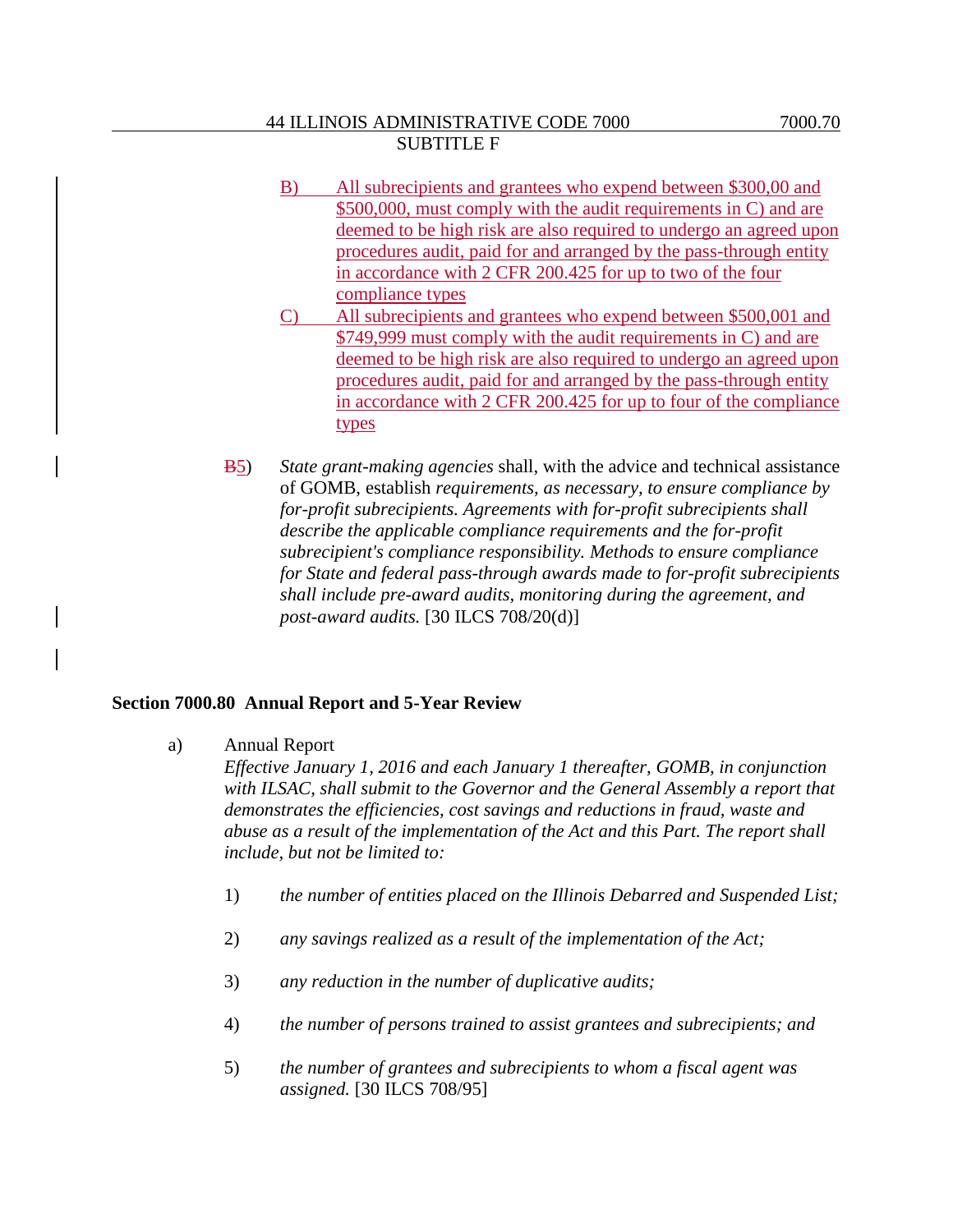b) 5-Year Review *GOMB shall review the Act* and this Part *at least once every 5 years after December 26, 2014 (in conjunction with the federal review of the UR as required by 2 CFR 200.109) to determine whether any existing rules need to be revised or new rules adopted.* [30 ILCS 708/70]

#### SUBPART B: STATE AGENCY RESPONSIBILITIES AND IMPLEMENTATION

#### **Section 7000.100 State Grant-making Agency Responsibilities**

- a) *The specific requirements and responsibilities of State grant-making agencies and non-federal entities are set forth in the Act. State agencies making State awards to non-federal entities must adopt by rule UR subparts C through F by July 1, 2016 unless different provisions are required by law.*
- b) *Each State grant-making agency shall appoint a Chief Accountability Officer who shall serve as a liaison to GATU and who shall be responsible for the State agency's implementation of and compliance with* the Uniform Requirements and this Part*.*
- c) *In order to effectively measure the performance of its recipients and subrecipients, each State grant-making agency shall:*
	- 1) *require its recipients and subrecipients to relate financial data to performance accomplishments of the award and, when applicable, must require recipients and subrecipients to provide cost information to demonstrate cost-effective practices. The recipient's and subrecipient's performance should be measured in a way that will help the State agency to improve program outcomes, share lessons learned, and spread the adoption of promising practices; and*
	- 2) *provide recipients and subrecipients with clear performance goals, indicators, and milestones and must establish performance reporting frequency and content to not only allow the State agency to understand the recipient's progress, but also to facilitate identification of promising practices among recipients and subrecipients and build the evidence upon which the State agency's program and performance decisions are made.*
- d) *Each grant-making agency shall enhance its processes to monitor and address noncompliance with reporting requirements and with program performance standards. When applicable, the process may include a corrective action plan.*